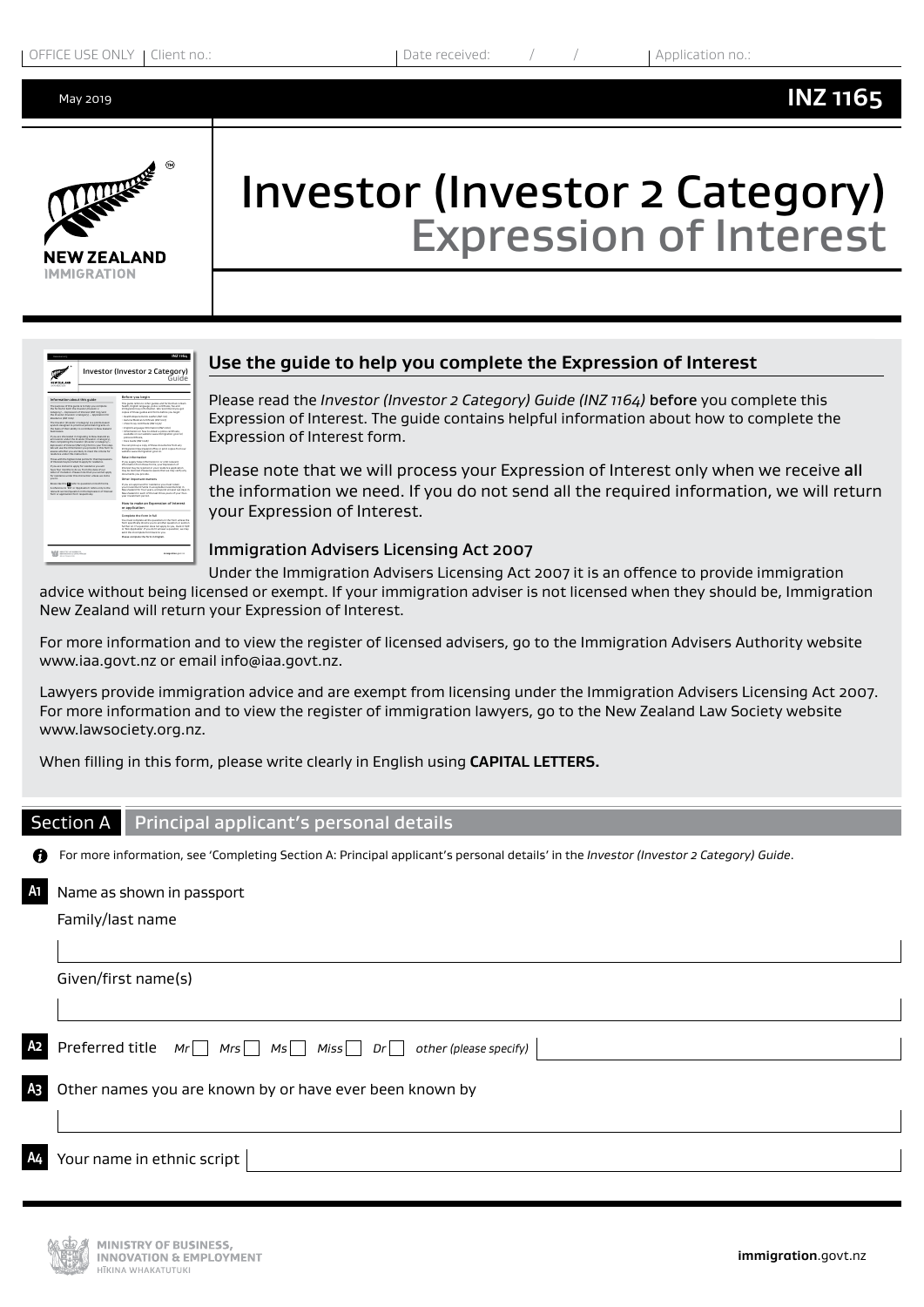| Gender Male Female<br><b>A5</b>                                                                                                                                   |                                                                                             | A6 Date of birth $\vert_{\text{DIPHMM} \times \text{IVIV}}$                          |                              |
|-------------------------------------------------------------------------------------------------------------------------------------------------------------------|---------------------------------------------------------------------------------------------|--------------------------------------------------------------------------------------|------------------------------|
| Town/city of birth<br><b>A7</b>                                                                                                                                   |                                                                                             |                                                                                      |                              |
| Country of birth                                                                                                                                                  |                                                                                             |                                                                                      |                              |
| Other citizenships you hold<br>A <sub>8</sub>                                                                                                                     |                                                                                             |                                                                                      |                              |
| Partnership status<br>A9                                                                                                                                          | Married/in civil union<br>Separated                                                         | Never married/never in civil union<br>Widowed<br>Engaged                             | Partner/De facto<br>Divorced |
| Your documents                                                                                                                                                    |                                                                                             |                                                                                      |                              |
|                                                                                                                                                                   | Note: For this Expression of Interest we do not need originals or copies of your documents. |                                                                                      |                              |
| <b>A10</b>                                                                                                                                                        | Please provide details of your birth certificate. Birth certificate number                  |                                                                                      |                              |
| Name of issuing authority                                                                                                                                         |                                                                                             |                                                                                      |                              |
|                                                                                                                                                                   |                                                                                             |                                                                                      |                              |
| A11                                                                                                                                                               |                                                                                             | Please provide details of your taxation number (if you have one). Taxation number    |                              |
| Country                                                                                                                                                           |                                                                                             |                                                                                      |                              |
| A12<br>Country                                                                                                                                                    |                                                                                             | Please provide your social security number (if you have one). Social security number |                              |
| A13                                                                                                                                                               | Please provide details of all the passports you currently hold.                             |                                                                                      |                              |
| Passport 1                                                                                                                                                        |                                                                                             |                                                                                      |                              |
|                                                                                                                                                                   |                                                                                             |                                                                                      |                              |
| Number<br>Name as shown in passport                                                                                                                               | Country                                                                                     |                                                                                      |                              |
| Family/last name                                                                                                                                                  |                                                                                             | Given/first name(s)                                                                  |                              |
|                                                                                                                                                                   |                                                                                             |                                                                                      |                              |
|                                                                                                                                                                   | Place of issue                                                                              |                                                                                      |                              |
| Passport 2                                                                                                                                                        |                                                                                             |                                                                                      |                              |
| Number<br>Name as shown in passport                                                                                                                               | $\begin{smallmatrix}&&1\\1&1&1&1&1&1&1&1&1&1&1\end{smallmatrix}$<br>Country                 |                                                                                      |                              |
| Family/last name                                                                                                                                                  |                                                                                             | Given/first name(s)                                                                  |                              |
|                                                                                                                                                                   |                                                                                             |                                                                                      |                              |
| Expiry date $\left[\begin{array}{c} 0 & 0 \end{array}\right]$ $\left[\begin{array}{c} 0 & 0 \end{array}\right]$ $\left[\begin{array}{c} 0 & 0 \end{array}\right]$ | Place of issue                                                                              |                                                                                      |                              |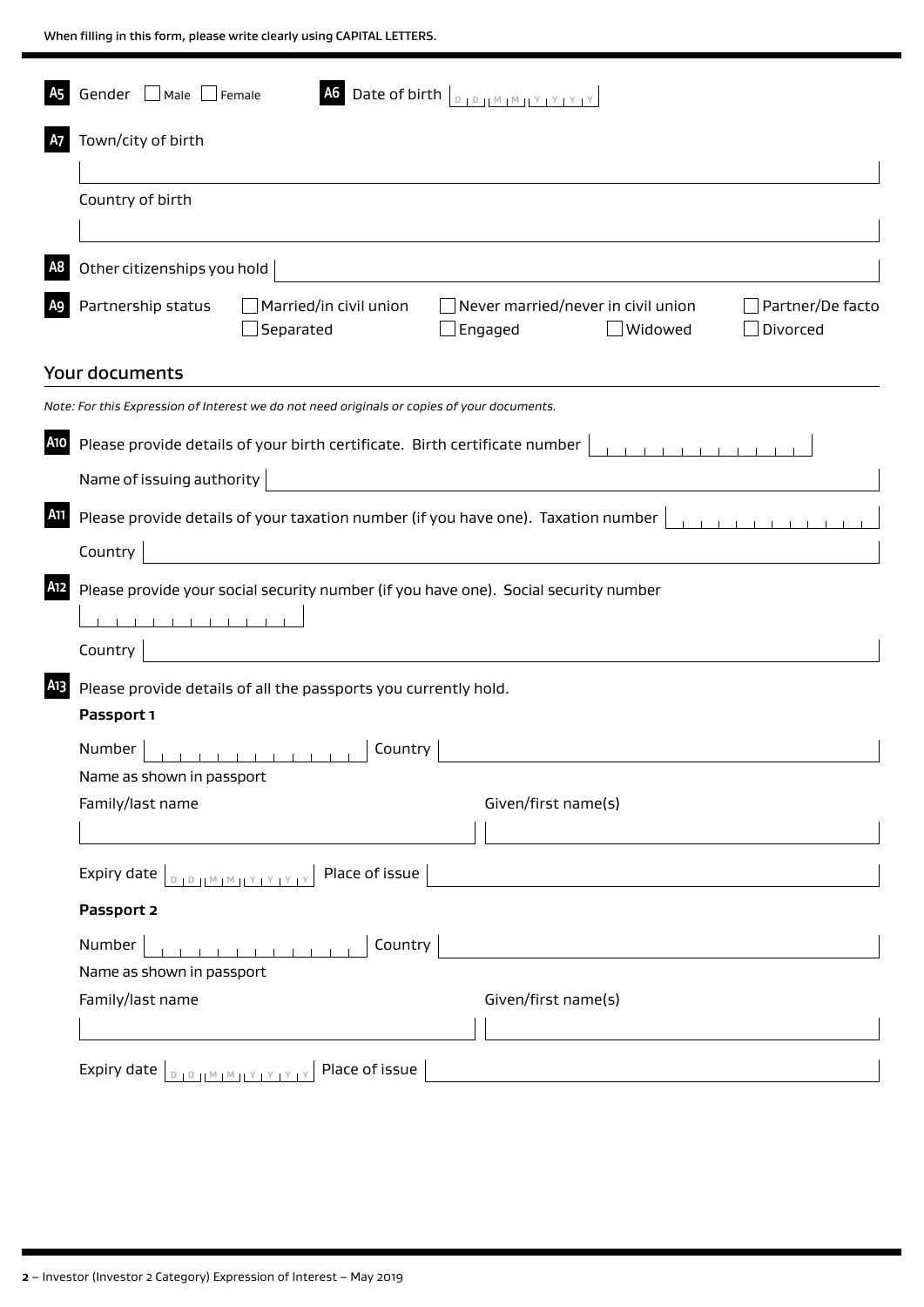|                       | Passport 3                                                                                                                                                                        |
|-----------------------|-----------------------------------------------------------------------------------------------------------------------------------------------------------------------------------|
|                       | Country<br><b>Number</b>                                                                                                                                                          |
|                       | Name as shown in passport                                                                                                                                                         |
|                       | Family/last name<br>Given/first name(s)                                                                                                                                           |
|                       | Place of issue<br>Expiry date                                                                                                                                                     |
|                       | Section B<br><b>Contact details</b>                                                                                                                                               |
|                       | Use both English and your own language where required.                                                                                                                            |
| n                     | For more information see 'Completing Section B: Contact details' in the Investor (Investor 2 Category) Guide.                                                                     |
| <b>B</b> 1            | Your residential address and contact details in your home country.                                                                                                                |
|                       | Address                                                                                                                                                                           |
|                       |                                                                                                                                                                                   |
|                       | Telephone (evening)<br>Telephone (daytime)                                                                                                                                        |
|                       | Fax<br>Email                                                                                                                                                                      |
| <b>B2</b>             | Name and address for communication about this Expression of Interest.                                                                                                             |
|                       | Same as address at $ {\bf B} $ , or<br>Other                                                                                                                                      |
|                       | Name of contact person                                                                                                                                                            |
|                       |                                                                                                                                                                                   |
|                       | Organisation name (if applicable) and address                                                                                                                                     |
|                       |                                                                                                                                                                                   |
|                       | New Zealand Business Number (for New Zealand businesses only)<br>For help search: www.nzbn.govt.nz                                                                                |
|                       | Telephone (evening)<br>Telephone (daytime)                                                                                                                                        |
|                       | Fax<br>Email                                                                                                                                                                      |
| <b>B3</b>             | Do you authorise the person stated at $B2$ to act on your behalf?                                                                                                                 |
|                       | $\Box$ Yes $\Box$ No                                                                                                                                                              |
| <b>B4</b>             | Do you authorise all other licensed immigration advisers or persons exempt from licensing who work for the<br>organisation named at $ B2 $ to act on your behalf (if applicable)? |
|                       | Yes Note: the person identified at $ \mathbf{B2} $ will receive all communication from Immigration New Zealand.<br>NO Only the person indicated at $ B2 $ may act on my behalf.   |
| <b>B</b> <sub>5</sub> | Have you received immigration advice on this Expression of Interest?                                                                                                              |
|                       | Yes Please make sure that your immigration adviser completes Section R: Immigration adviser's details.<br>No                                                                      |
|                       | You can find a definition of immigration advice at www.immigration.govt.nz/advice                                                                                                 |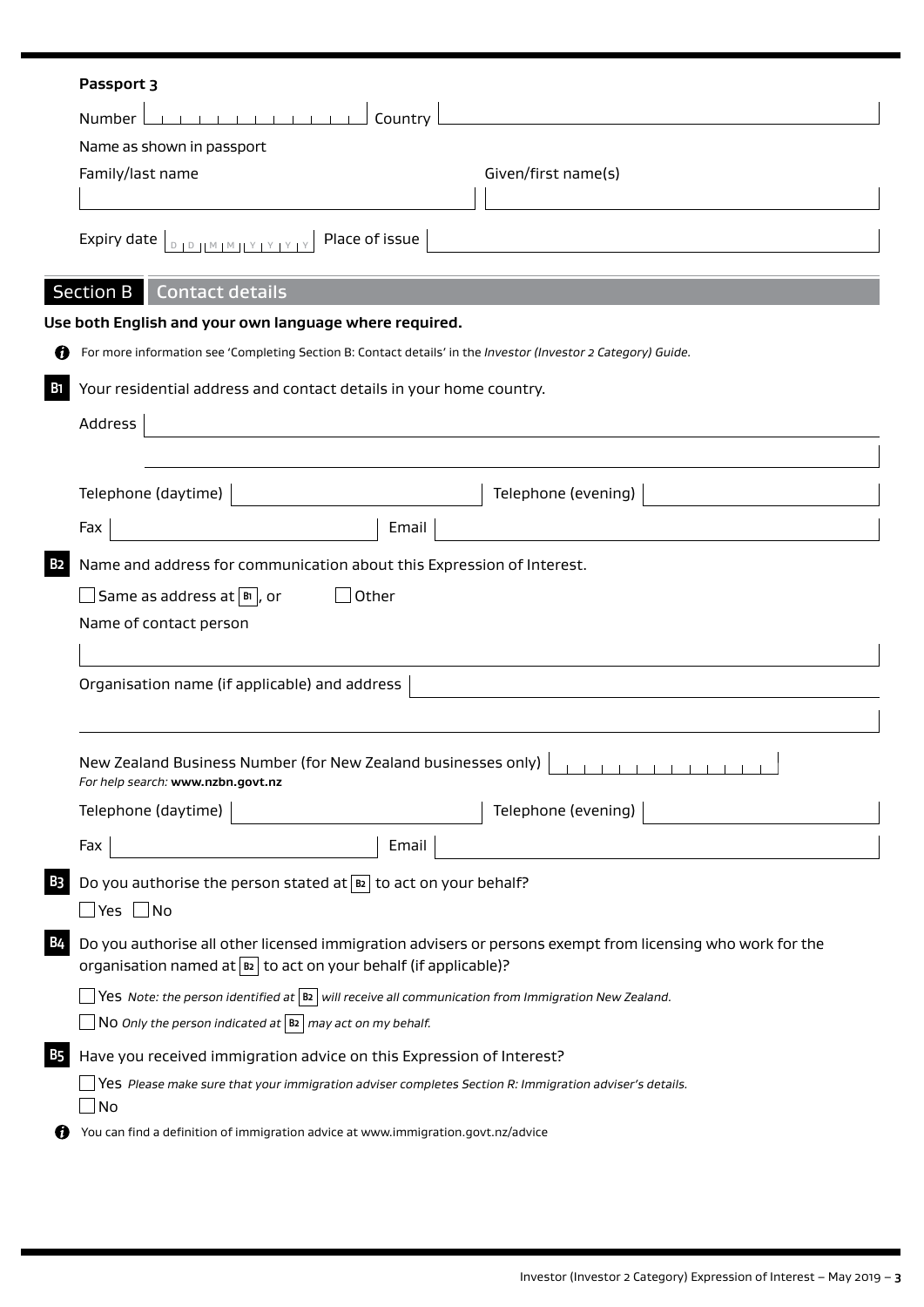#### Section C Your family

**In this section, please give details of ALL your family, whether they are migrating with you or not. It is not necessary to list deceased family members.**

For more information, see 'Completing Section C: Your family' in the *Investor (Investor 2 Category) Guide*.

**C1** Please give your parents' details. Include both biological and adoptive parents, if applicable. If your parents are deceased, give details of legal guardians (if any), and/or grandparents.

| Full name | Gender<br>(M/F) | Date of birth<br>(DD/MM/YYYY) | Partnership status<br>(e.g. single, married,<br>partner/de facto, etc.) | Country of residence |
|-----------|-----------------|-------------------------------|-------------------------------------------------------------------------|----------------------|
|           |                 |                               |                                                                         |                      |
|           |                 |                               |                                                                         |                      |
|           |                 |                               |                                                                         |                      |
|           |                 |                               |                                                                         |                      |

**C2** Please give the details of your brothers and sisters. Include half, step and adopted brothers and sisters.

| Full name | Gender<br>(M/F) | Date of birth<br>(DD/MM/YYYY) | Partnership status<br>(e.g. single, married,<br>partner/de facto, etc.) | Country of residence |
|-----------|-----------------|-------------------------------|-------------------------------------------------------------------------|----------------------|
|           |                 |                               |                                                                         |                      |
|           |                 |                               |                                                                         |                      |
|           |                 |                               |                                                                         |                      |
|           |                 |                               |                                                                         |                      |
|           |                 |                               |                                                                         |                      |
|           |                 |                               |                                                                         |                      |
|           |                 |                               |                                                                         |                      |
|           |                 |                               |                                                                         |                      |

**C3** Do you have any children? This includes biological children, adopted children, and step-children from previous marriages/relationships.

Yes *Provide details below*

No *Go to Section D: Your partner*

|    | <b>Full name</b>                                                                                               | Gender<br>(M/F) | Date of birth<br>(DD/MM/YYYY) | Partnership status<br>(e.g. single, married,<br>partner/de facto, etc.) | Country of<br>residence | Does the person<br>intend to migrate<br>with you? (Y/N) |  |
|----|----------------------------------------------------------------------------------------------------------------|-----------------|-------------------------------|-------------------------------------------------------------------------|-------------------------|---------------------------------------------------------|--|
|    |                                                                                                                |                 |                               |                                                                         |                         |                                                         |  |
|    |                                                                                                                |                 |                               |                                                                         |                         |                                                         |  |
|    |                                                                                                                |                 |                               |                                                                         |                         |                                                         |  |
|    |                                                                                                                |                 |                               |                                                                         |                         |                                                         |  |
|    |                                                                                                                |                 |                               |                                                                         |                         |                                                         |  |
|    |                                                                                                                |                 |                               |                                                                         |                         |                                                         |  |
|    |                                                                                                                |                 |                               |                                                                         |                         |                                                         |  |
|    |                                                                                                                |                 |                               |                                                                         |                         |                                                         |  |
| C4 | How many of these children do you intend to include on your residence application?                             |                 |                               |                                                                         |                         |                                                         |  |
| C5 | Are you separated or divorced from the parent of any of your children aged under 16? $\Box$ Yes $\Box$ No      |                 |                               |                                                                         |                         |                                                         |  |
| C6 | Are you intending to exclude the parent of any of your children aged under 16 from your residence application? |                 |                               |                                                                         |                         |                                                         |  |

 $\Box$ Yes  $\Box$ No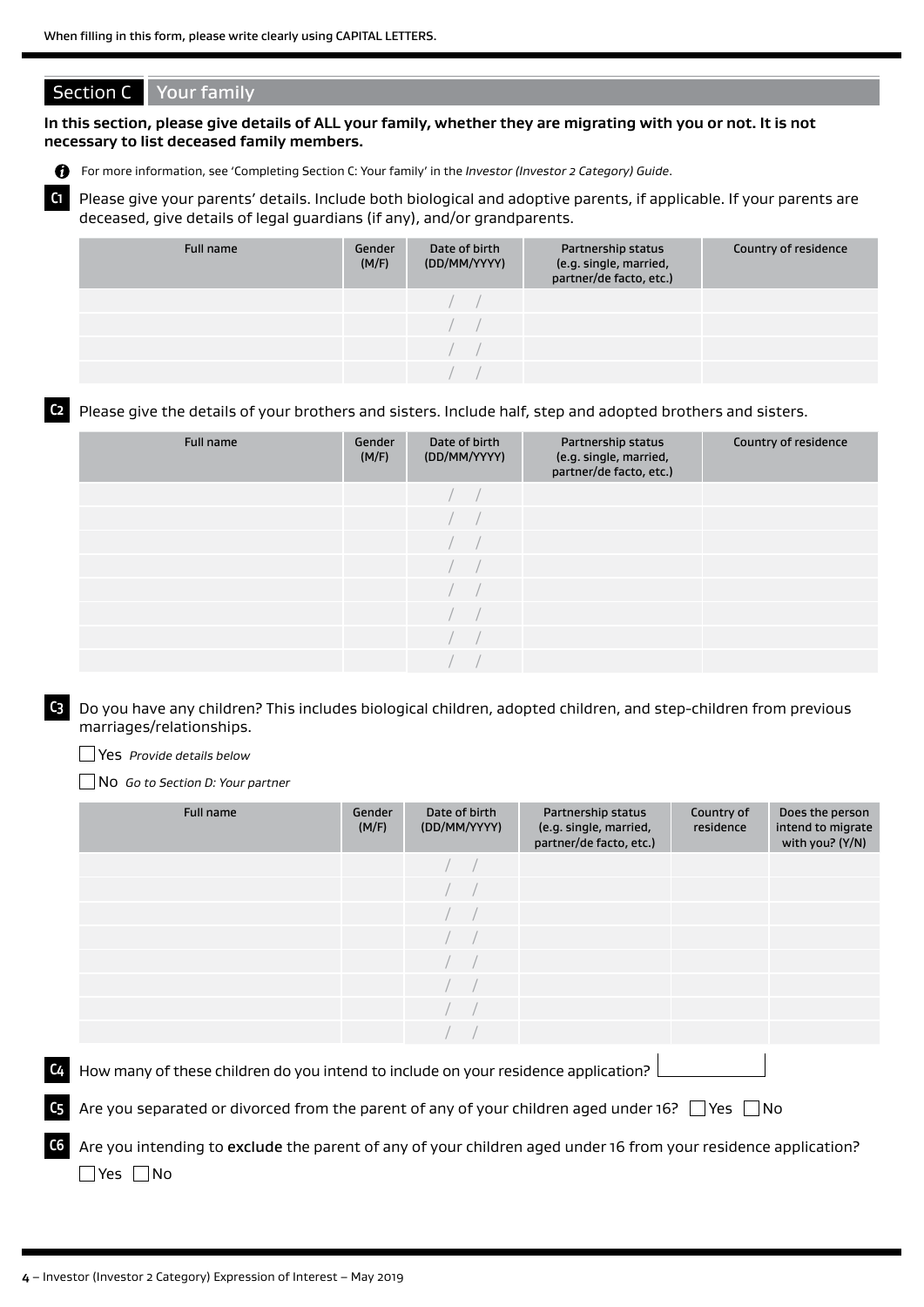# Section D Your partner **All principal applicants who have ticked 'Married/in civil union', 'Partner' or 'Engaged' at A9 must complete this section with their partner's personal details, whether or not the partner is included in this Expression of Interest. If you do not have a partner, go to Section E: Dependent children.**

|                | For more information, see 'Completing Section D: Your partner' in the Investor (Investor 2 Category) Guide.                                                            |
|----------------|------------------------------------------------------------------------------------------------------------------------------------------------------------------------|
| D1             | Do you meet the minimum requirements for the recognition of a partnership?                                                                                             |
|                | Yes                                                                                                                                                                    |
|                | $\Box$ No Go to D3                                                                                                                                                     |
| D <sub>2</sub> | Please list the evidence you intend to provide with your residence application to show that you meet<br>the minimum requirements for the recognition of a partnership. |
|                |                                                                                                                                                                        |
|                |                                                                                                                                                                        |
|                |                                                                                                                                                                        |
|                | Will your partner be included in your residence application? $\Box$ Yes $\Box$ No                                                                                      |
| D4             | Partner's name as shown in passport                                                                                                                                    |
|                | Family/last name                                                                                                                                                       |
|                | Given/first name(s)                                                                                                                                                    |
|                | Partner's preferred title $Mr \Box mrs \Box m s \Box miss \Box pr \Box$<br>other (please specify)                                                                      |
| D <sub>6</sub> | Other names your partner is known by or has ever been known by                                                                                                         |
|                |                                                                                                                                                                        |
| D7             | Partner's name in ethnic script                                                                                                                                        |
| D8             | <b>D9</b> Partner's date of birth <b>DEDIMEMILY PY PY</b><br>Partner's gender Male Female                                                                              |
| <b>D10</b>     | Partner's town/city of birth                                                                                                                                           |
|                | Partner's country of birth                                                                                                                                             |
|                | Your partner's documents                                                                                                                                               |
|                | Note: For this Expression of Interest we do not need originals or copies of your partner's documents.                                                                  |
| D11            | Please provide details of your partner's birth certificate. Birth certificate number<br>$\begin{array}{cccccccccccccc} 1 & 1 & 1 & 1 & 1 & 1 & 1 & 1 & 1 \end{array}$  |
|                | Name of issuing authority                                                                                                                                              |
| D12            | Please provide details of your partner's taxation number (if they have one).                                                                                           |
|                | .<br>Taxation number                                                                                                                                                   |
|                | Country                                                                                                                                                                |
| D13            | Please provide details of your partner's social security number (if they have one).                                                                                    |
|                | Country                                                                                                                                                                |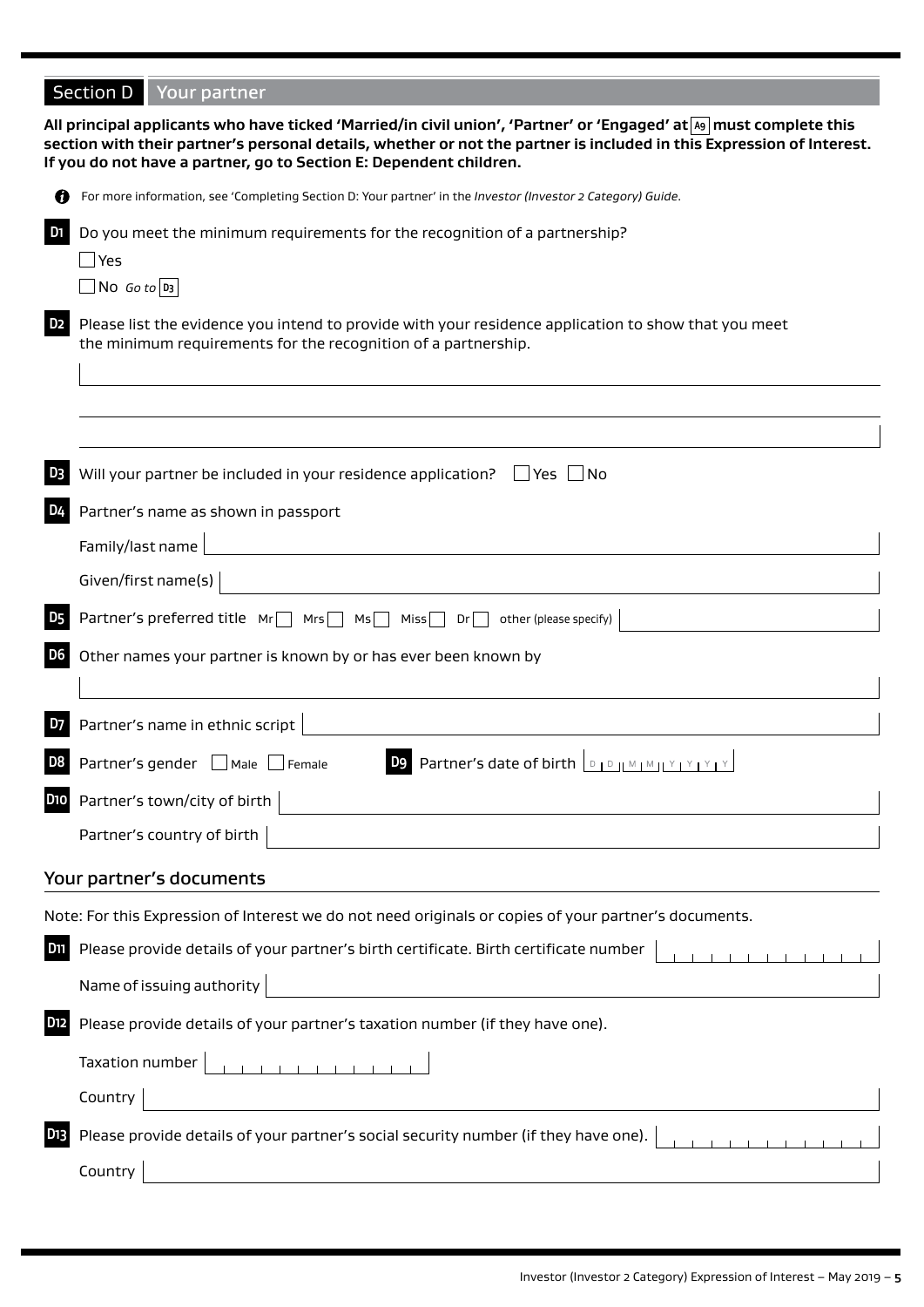| Please provide details of all the passports your partner currently holds. |                     |  |  |  |  |
|---------------------------------------------------------------------------|---------------------|--|--|--|--|
| Passport 1                                                                |                     |  |  |  |  |
| Country<br>Number                                                         |                     |  |  |  |  |
| Name as shown in passport                                                 |                     |  |  |  |  |
| Family/last name                                                          | Given/first name(s) |  |  |  |  |
|                                                                           |                     |  |  |  |  |
| Place of issue<br>Expiry date  <br>$D + D - 1 M + M + Y + Y + Y + Y$      |                     |  |  |  |  |
| Passport 2                                                                |                     |  |  |  |  |
| Country<br>Number                                                         |                     |  |  |  |  |
| Name as shown in passport                                                 |                     |  |  |  |  |
| Family/last name                                                          | Given/first name(s) |  |  |  |  |
|                                                                           |                     |  |  |  |  |
| Place of issue<br>Expiry date $ _{D+D+ M+ M+ Y+ Y+Y+Y}$                   |                     |  |  |  |  |
| Passport 3                                                                |                     |  |  |  |  |
| Country<br>Number                                                         |                     |  |  |  |  |
| Name as shown in passport                                                 |                     |  |  |  |  |
| Family/last name                                                          | Given/first name(s) |  |  |  |  |
|                                                                           |                     |  |  |  |  |
| Place of issue<br>Expiry date                                             |                     |  |  |  |  |

**In the following questions, please give details of your partner's entire family, whether they are migrating with you or not. It is not necessary to list deceased family members.**

**D15** Please give your partner's parents' details. Include both biological and adoptive parents, if applicable. If both parents are deceased, give details of legal guardians (if any), and/or grandparents.

| Full name | Gender<br>(M/F) | Date of birth<br>(DD/MM/YYYY) | Partnership status<br>(e.g. single, married,<br>partner/de facto, etc.) | Country of residence |
|-----------|-----------------|-------------------------------|-------------------------------------------------------------------------|----------------------|
|           |                 |                               |                                                                         |                      |
|           |                 |                               |                                                                         |                      |
|           |                 |                               |                                                                         |                      |
|           |                 |                               |                                                                         |                      |

**D16** Please give the details of your partner's brothers and sisters. Include half, step and adopted brothers and sisters.

| Full name | Gender<br>(M/F) | Date of birth<br>(DD/MM/YYYY) | Partnership status<br>(e.g. single, married,<br>partner/de facto, etc.) | Country of residence |
|-----------|-----------------|-------------------------------|-------------------------------------------------------------------------|----------------------|
|           |                 |                               |                                                                         |                      |
|           |                 |                               |                                                                         |                      |
|           |                 |                               |                                                                         |                      |
|           |                 |                               |                                                                         |                      |
|           |                 |                               |                                                                         |                      |
|           |                 |                               |                                                                         |                      |
|           |                 |                               |                                                                         |                      |
|           |                 |                               |                                                                         |                      |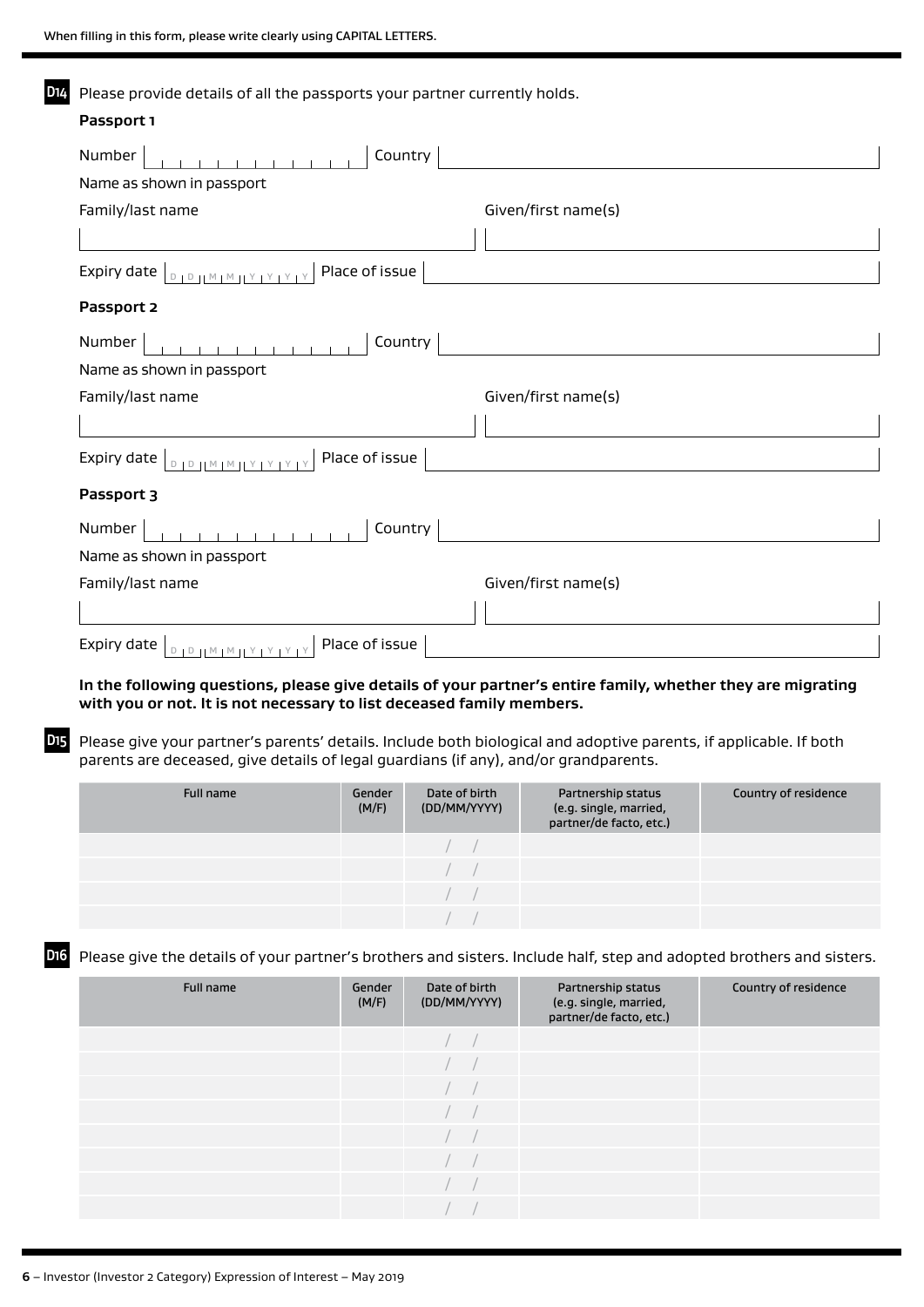**D17** Does your partner have any children? This includes biological children, adopted children, and step-children from previous marriages/relationships.

Yes *Provide details below*

No *Go to Section E: Dependent children*

| Full name | Gender<br>(M/F) | Date of birth<br>(DD/MM/YYYY) | Partnership status<br>(e.g. single, married,<br>partner/de facto, etc.) | Country of residence | Does the<br>person intend<br>to migrate<br>with you?<br>(Y/N) |
|-----------|-----------------|-------------------------------|-------------------------------------------------------------------------|----------------------|---------------------------------------------------------------|
|           |                 |                               |                                                                         |                      |                                                               |
|           |                 |                               |                                                                         |                      |                                                               |
|           |                 |                               |                                                                         |                      |                                                               |
|           |                 |                               |                                                                         |                      |                                                               |
|           |                 |                               |                                                                         |                      |                                                               |
|           |                 |                               |                                                                         |                      |                                                               |
|           |                 |                               |                                                                         |                      |                                                               |
|           |                 |                               |                                                                         |                      |                                                               |

# Section E Dependent children

**You must complete this section with the details of each dependent child you intend to include in your residence application. If you are not intending to include any dependent children in your residence application, go to Section F: Additional details.**

| n              | For more information, see 'Completing Section E: Dependent children' in the Investor (Investor 2 Category) Guide.                                                                                                                     |
|----------------|---------------------------------------------------------------------------------------------------------------------------------------------------------------------------------------------------------------------------------------|
|                | Dependent child 1                                                                                                                                                                                                                     |
| LE1            | Child's name as shown in passport                                                                                                                                                                                                     |
|                | Family/last name                                                                                                                                                                                                                      |
|                | Given/first name(s)                                                                                                                                                                                                                   |
| E <sub>2</sub> | Other names child is known by or has ever been known by                                                                                                                                                                               |
|                |                                                                                                                                                                                                                                       |
| E <sub>3</sub> | Child's gender $\Box$ Male $\Box$ Female<br><b>E4</b> Child's date of birth $\left  \begin{smallmatrix} 0 & 0 & 0 \ 0 & 1 & 0 \end{smallmatrix} \right $ $\left  \begin{smallmatrix} 0 & 0 & 0 \ 0 & 1 & 0 \end{smallmatrix} \right $ |
| <b>E5</b>      | Child's country of birth                                                                                                                                                                                                              |
| E <sub>6</sub> | Child's passport details                                                                                                                                                                                                              |
|                | Country<br>$D + D + M + M + Y + Y + Y + Y$<br>Number<br>Expiry date                                                                                                                                                                   |
| E <sub>7</sub> | Other citizenships child holds                                                                                                                                                                                                        |
| E8             | Partnership status<br>$\Box$ Married/in civil union<br>Never married/never in civil union<br>Partner/De facto<br>Separated<br>Widowed<br>Divorced<br>Engaged                                                                          |
| E9             | Does the child have children of his/her own? $\Box$ Yes $\Box$ No                                                                                                                                                                     |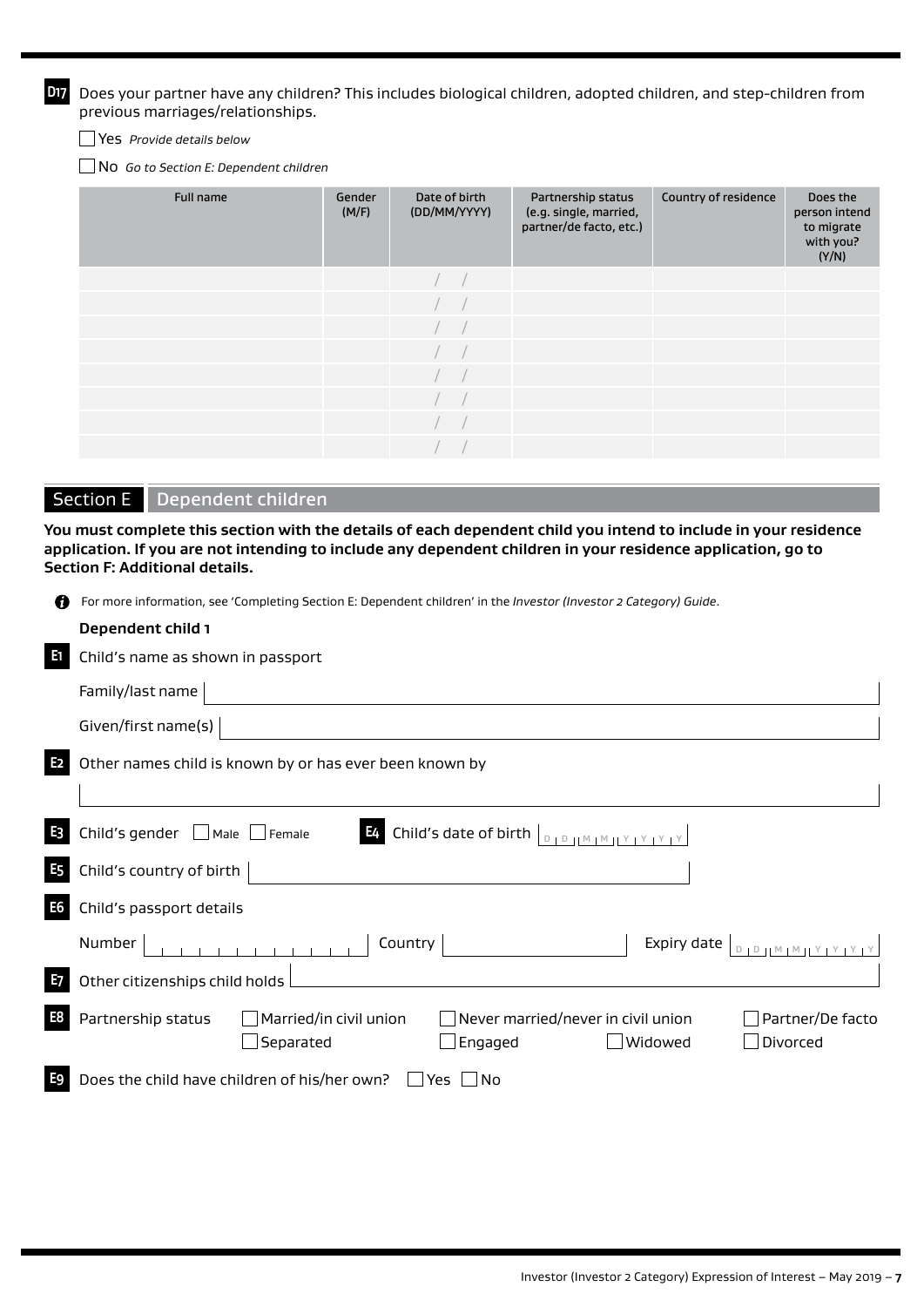|                  | Dependent child 2                                                                                                                                                   |
|------------------|---------------------------------------------------------------------------------------------------------------------------------------------------------------------|
| E <sub>10</sub>  | Child's name as shown in passport                                                                                                                                   |
|                  | Family/last name                                                                                                                                                    |
|                  | Given/first name(s)                                                                                                                                                 |
| Em               | Other names child is known by or has ever been known by                                                                                                             |
| E12              | <b>E13</b> Child's date of birth <b>DED JM MILY PY PY</b><br>Child's gender $\Box$ Male $\Box$ Female                                                               |
| E14              | Child's country of birth                                                                                                                                            |
| E <sub>15</sub>  | Child's passport details                                                                                                                                            |
| E <sub>16</sub>  | Expiry date <b>DIDIMMIY</b><br>Country<br>Number<br>Other citizenships child holds                                                                                  |
| E17              | Partnership status<br>Married/in civil union<br>Never married/never in civil union<br>Partner/De facto<br>Separated<br>Engaged<br>Widowed<br>Divorced               |
| E18              | Does the child have children of his/her own? $\Box$ Yes  <br>$\blacksquare$ No                                                                                      |
|                  | Dependent child 3                                                                                                                                                   |
| E19              | Child's name as shown in passport                                                                                                                                   |
|                  | Family/last name                                                                                                                                                    |
|                  | Given/first name(s)                                                                                                                                                 |
| E <sub>20</sub>  | Other names child is known by or has ever been known by                                                                                                             |
| E21              | <b>E22</b> Child's date of birth <b>DIDIMMIY</b><br>Child's gender <sub>Male</sub> Female                                                                           |
| E <sub>2</sub> 3 | Child's country of birth                                                                                                                                            |
| E <sub>24</sub>  | Child's passport details                                                                                                                                            |
|                  | Expiry date $\Box$<br>Country<br>Number                                                                                                                             |
| E <sub>25</sub>  | Other citizenships child holds                                                                                                                                      |
| E26              | Partnership status<br>$\Box$ Married/in civil union<br>$\Box$ Never married/never in civil union<br>Partner/De facto<br>Separated<br>Engaged<br>Widowed<br>Divorced |
| E27              | Does the child have children of his/her own? $\Box$ Yes $\Box$ No                                                                                                   |
|                  | Dependent child 4                                                                                                                                                   |
| E28              | Child's name as shown in passport                                                                                                                                   |
|                  | Family/last name                                                                                                                                                    |
|                  | Given/first name(s)<br><u>and the state of the state of the state of the state of the state of the state of the state of the state of th</u>                        |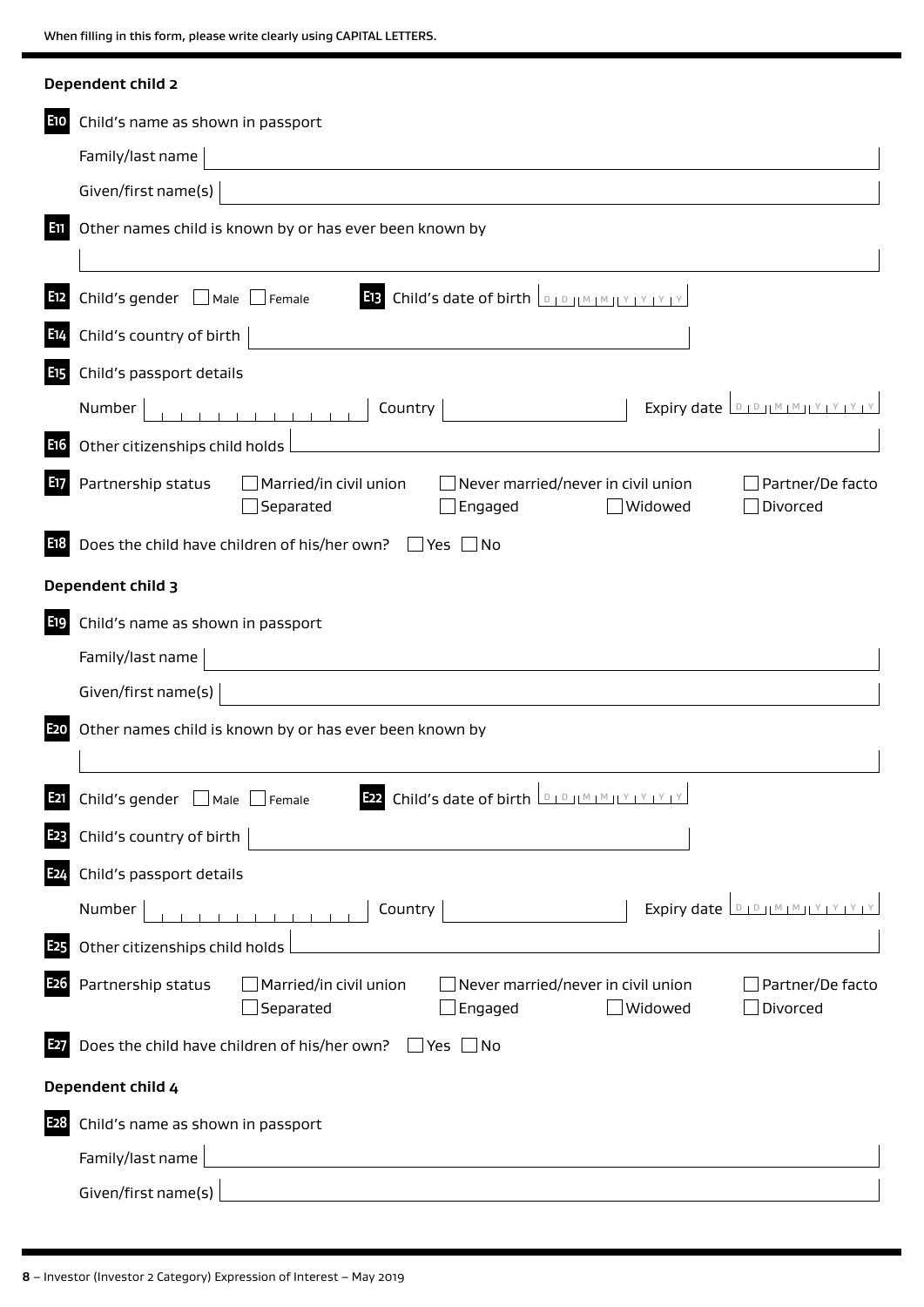|                | Other names child is known by or has ever been known by                                                                                                                                       |  |  |  |  |  |
|----------------|-----------------------------------------------------------------------------------------------------------------------------------------------------------------------------------------------|--|--|--|--|--|
| E30            | <b>E31</b> Child's date of birth $\boxed{D + D +  M + M + Y  + Y + Y + Y}$<br>Child's gender $\Box$ Male $\Box$ Female                                                                        |  |  |  |  |  |
| L32            | Child's country of birth                                                                                                                                                                      |  |  |  |  |  |
| E33            | Child's passport details                                                                                                                                                                      |  |  |  |  |  |
|                | .<br>Expiry date <b>DIDIMMIY</b><br>Number<br>Country                                                                                                                                         |  |  |  |  |  |
| E34            | Other citizenships child holds                                                                                                                                                                |  |  |  |  |  |
| IE35           | Partnership status<br>Married/in civil union<br>Never married/never in civil union<br>Partner/De facto<br>Separated<br>Widowed<br>Divorced<br>Engaged                                         |  |  |  |  |  |
| E36            | Does the child have children of his/her own? $\Box$ Yes $\Box$ No<br>If you have any other dependants, please continue on a separate sheet of paper.                                          |  |  |  |  |  |
|                | <b>Section F</b> Additional details                                                                                                                                                           |  |  |  |  |  |
|                | The following questions apply to every person included in this Expression of Interest aged 17 years and over.                                                                                 |  |  |  |  |  |
| Ø              | For more information, see 'Completing Section F: Additional details' in the Investor (Investor 2 Category) Guide.                                                                             |  |  |  |  |  |
| F1             | Do you or anyone else included in this Expression of Interest have a national identity number, or other unique<br>identifier that was issued to you by any government?<br>Yes Provide details |  |  |  |  |  |
|                | No                                                                                                                                                                                            |  |  |  |  |  |
|                | National identity number/unique identifier<br>Name of applicant                                                                                                                               |  |  |  |  |  |
|                |                                                                                                                                                                                               |  |  |  |  |  |
|                |                                                                                                                                                                                               |  |  |  |  |  |
|                |                                                                                                                                                                                               |  |  |  |  |  |
|                |                                                                                                                                                                                               |  |  |  |  |  |
|                |                                                                                                                                                                                               |  |  |  |  |  |
|                |                                                                                                                                                                                               |  |  |  |  |  |
| F <sub>2</sub> | Have you or anyone else included in this Expression of Interest completed military service in any country?                                                                                    |  |  |  |  |  |
|                | $\Box$ Yes Please provide information about your/their military service including the dates of your/their military service, your/their position                                               |  |  |  |  |  |
|                | and rank, the unit or units that you/they served in, and your/their role within each unit.<br>No                                                                                              |  |  |  |  |  |
|                | Date from (DD/MM/YY)<br>Unit name or number<br>Name of applicant<br>Date to (DD/MM/YY)<br>Rank<br>Role                                                                                        |  |  |  |  |  |
|                |                                                                                                                                                                                               |  |  |  |  |  |
|                |                                                                                                                                                                                               |  |  |  |  |  |
|                |                                                                                                                                                                                               |  |  |  |  |  |
|                |                                                                                                                                                                                               |  |  |  |  |  |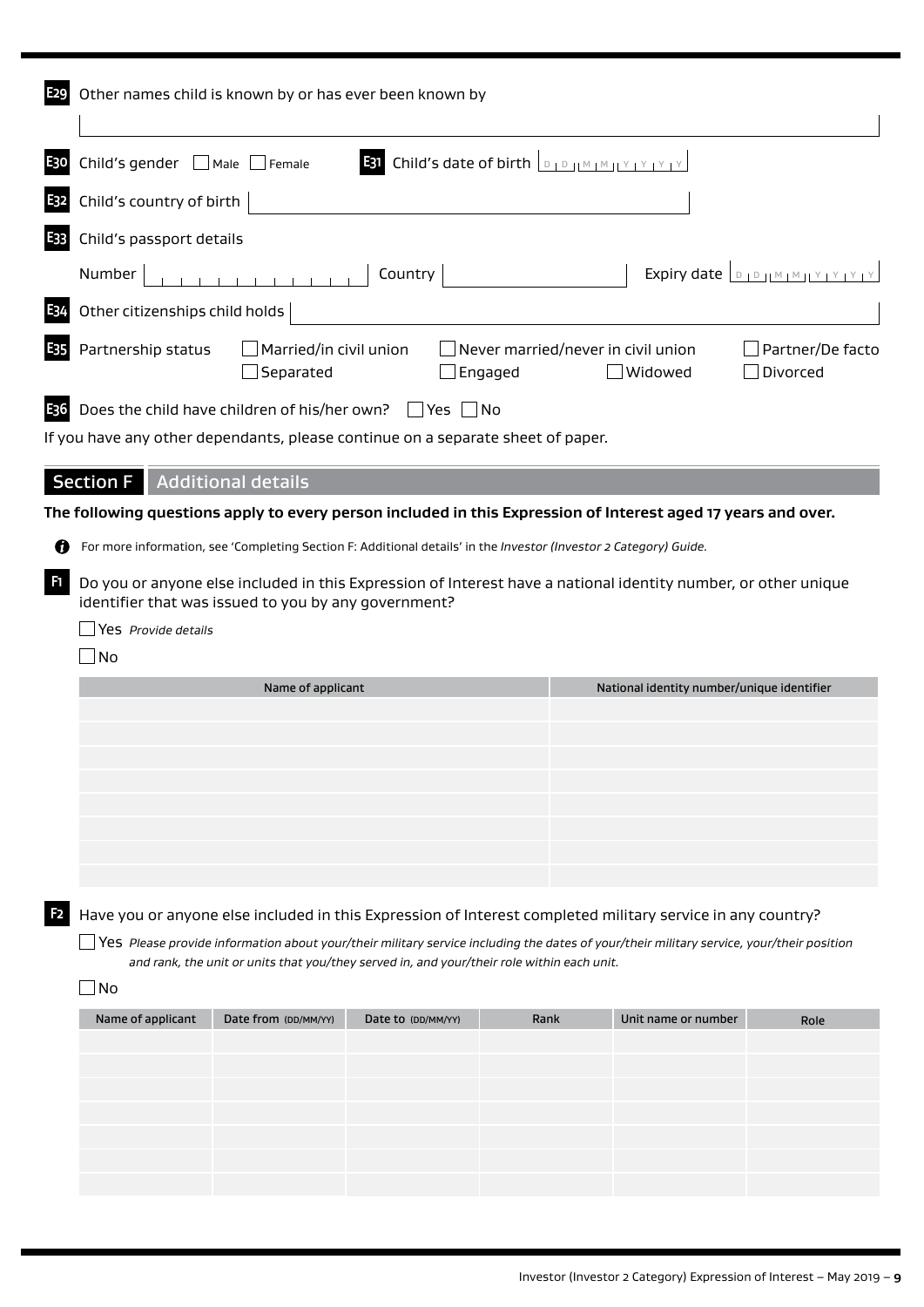#### Please list any military identity numbers you/they were given

| Name of applicant | <b>Military ID Number</b> |
|-------------------|---------------------------|
|                   |                           |
|                   |                           |
|                   |                           |
|                   |                           |

**F3** Are you or anyone else included in this Expression of Interest presently subject to military service obligations in any country?

#### $\Box$  Yes  $\Box$  No

*If you have answered No, and you/they are a citizen of a country in which compulsory military service exists, please explain why you/they are exempt from military service.*

**F4** Have you or anyone else included in this Expression of Interest been associated with any intelligence agency or group, or law enforcement agency?

 $\Box$ Yes  $\Box$ No

*If you have answered Yes, please describe how you/they were involved.*

**F5** Have you or anyone else included in this Expression of Interest been associated with any group or organisation that has used or promoted violence to further their aims?

 $\Box$ Yes  $\Box$ No

*If you have answered Yes, please describe how you/they were involved.*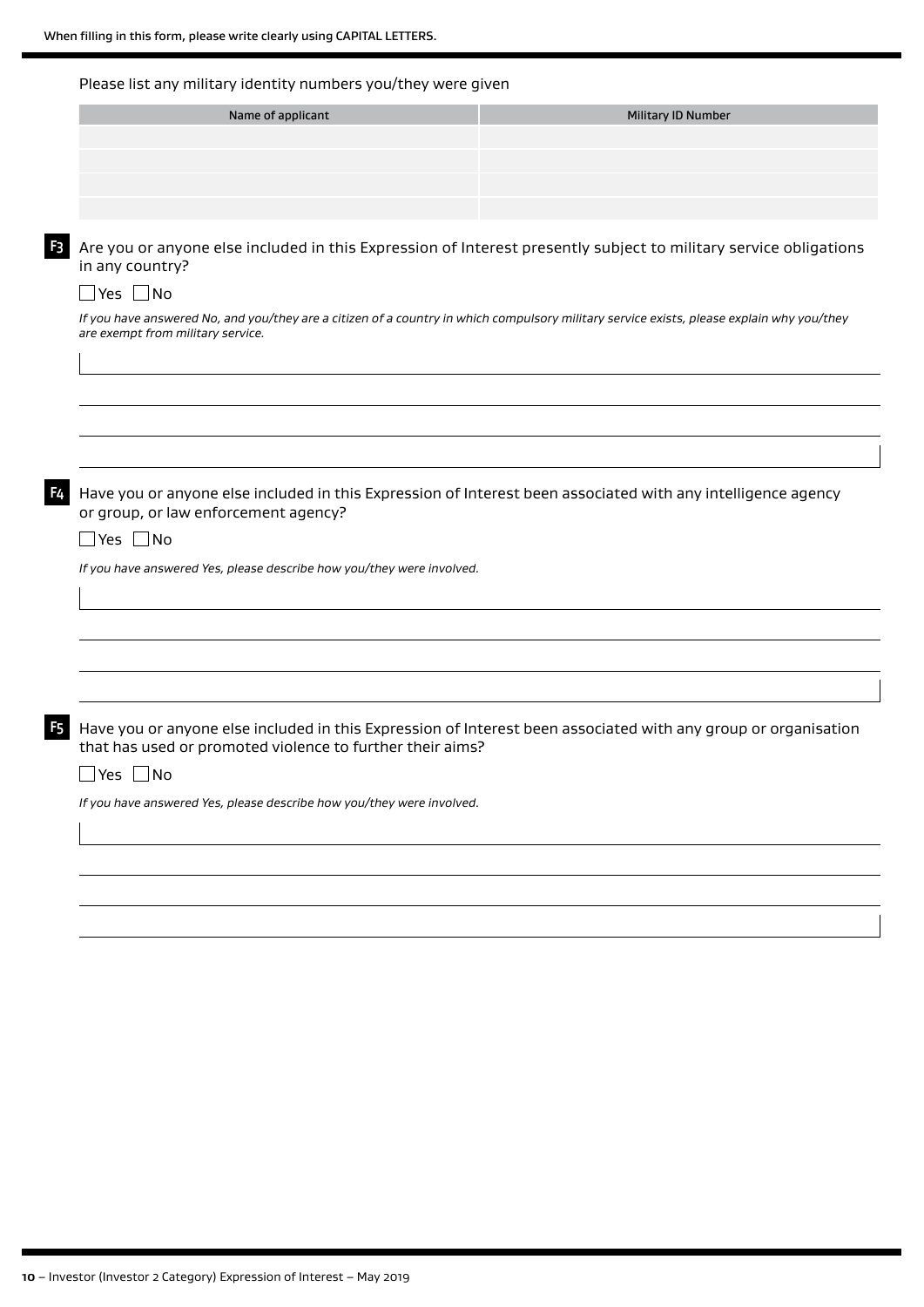# Section G Character

#### **The following questions apply to everyone included in this Expression of Interest aged 17 years and over.**

For more information, see 'Completing Section G: Character' in the *Investor (Investor 2 Category) Guide.*

**G1** List all countries (including all countries of citizenship) that you and/or your family have lived in for 12 months or more in the last 10 years. Include countries where your stay has been broken by short departures.

| Applicant name | Country | Date of arrival<br>(DD/MM/YY) | Date of departure<br>(DD/MM/YY) |
|----------------|---------|-------------------------------|---------------------------------|
|                |         |                               |                                 |
|                |         |                               |                                 |
|                |         |                               |                                 |
|                |         |                               |                                 |
|                |         |                               |                                 |
|                |         |                               |                                 |
|                |         |                               |                                 |
|                |         |                               |                                 |
|                |         |                               |                                 |
|                |         |                               |                                 |

**G2** Have you, or anyone included in this expression of interest, been convicted at any time of any offence, including any driving offence? *Please note that this includes any conviction(s) outside of New Zealand subsequently cleared or wiped by 'clean slate' legislation.*

 $\Box$ Yes  $\Box$ No

- **G3** Are you, or is anyone included in this expression of interest, currently:
	- under investigation  $\Box$  Yes  $\Box$  No
	- wanted for questioning  $\Box$  Yes  $\Box$  No
	- facing charges  $\Box$  Yes  $\Box$  No

for any offence in any country?

**G4** Do you, or does anyone included in this expression of interest, currently have an outstanding arrest warrant in any country?

 $\Box$  Yes  $\Box$  No

**G5** Have you, or has anyone included in this expression of interest, ever been:

| $\cdot$ excluded | $\Box$ Yes $\Box$ No |
|------------------|----------------------|
| • refused entry  | $\Box$ Yes $\Box$ No |

• removed or deported  $\Box$  Yes  $\Box$  No

from any country, excluding New Zealand?

**G6** Have you, or has anyone included in this expression of interest, ever been a member of, or adhered to, any terrorist organisation?

 $\Box$  Yes  $\Box$  No

**G7** Have you, or has anyone included in this expression of interest, at any time in a public speech or public comments, or public broadcast, or in publicly distributing or publishing a document argued that one race or colour is inherently inferior or superior to another race or colour; or used language intended to encourage hostility or ill will against any person or group of persons on the basis of colour, race, or ethnic or national origins of that person or group?

 $\Box$  Yes  $\Box$  No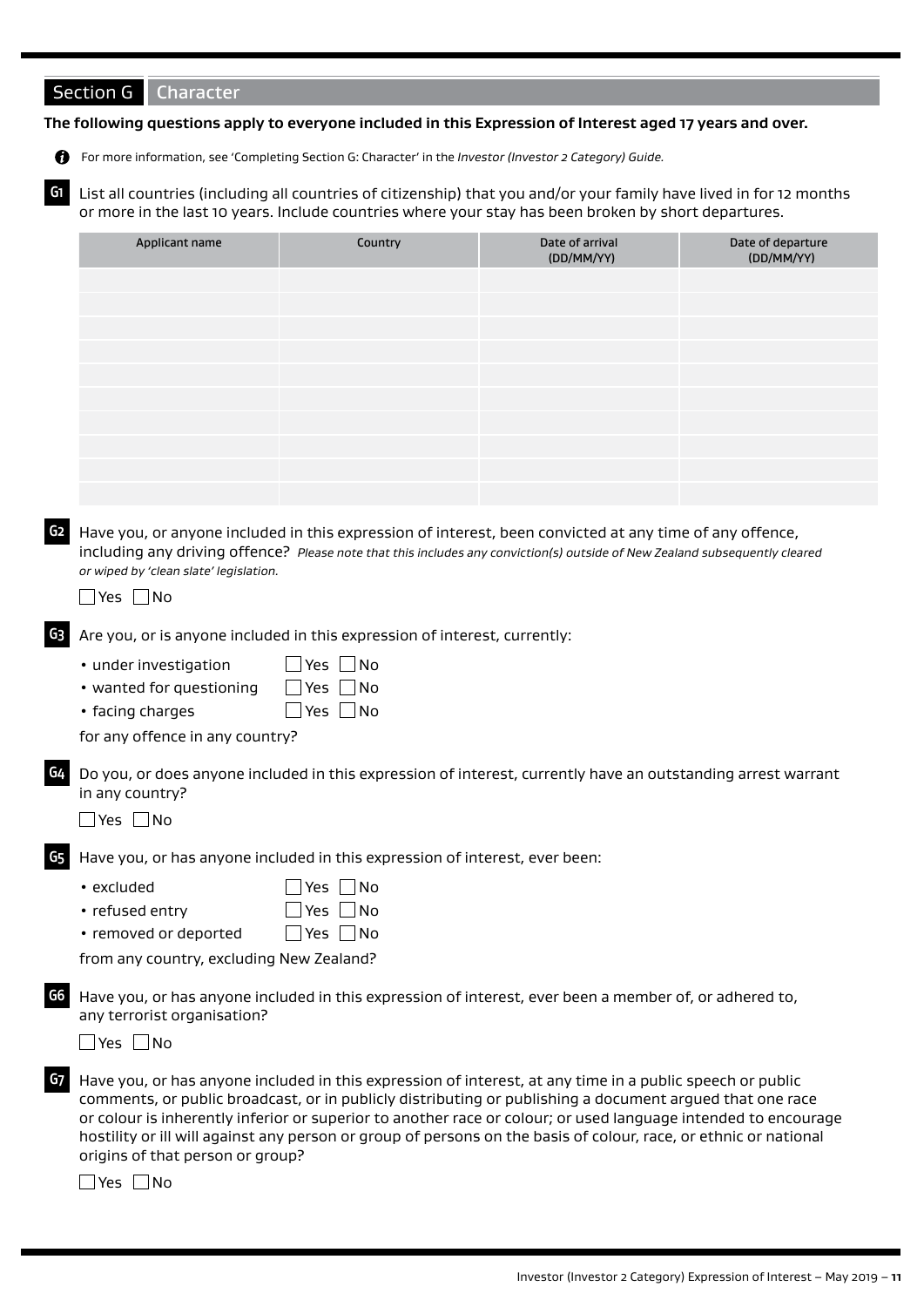|    | When filling in this form, please write clearly using CAPITAL LETTERS.                                                                                                                                                                                                                                                                                                                                                             |
|----|------------------------------------------------------------------------------------------------------------------------------------------------------------------------------------------------------------------------------------------------------------------------------------------------------------------------------------------------------------------------------------------------------------------------------------|
| G8 | Have you, or has anyone included in this expression of interest, been (or currently are) a member of an<br>organisation or group which had objectives or principles based on hostility against people or groups on the<br>basis of colour, race or ethnic/national origins; or an assumption that persons of a particular race or colour<br>are inherently inferior or superior to other races or colours?<br>$\Box$ Yes $\Box$ No |
| G9 | Have you, or has anyone included in this expression of interest, had (or currently have) an association with,<br>membership of, or involvement with, any government, regime, group or agency that has advocated or committed<br>war crimes, crimes against humanity and/or other gross human rights abuses?<br>$\exists$ Yes $\Box$ No                                                                                             |
|    | If you have answered yes to any of the questions above give full details. This includes full details of any charges,<br>convictions and the sentence or penalty imposed. Continue on a separate piece of paper if necessary.                                                                                                                                                                                                       |
|    |                                                                                                                                                                                                                                                                                                                                                                                                                                    |
|    |                                                                                                                                                                                                                                                                                                                                                                                                                                    |
|    |                                                                                                                                                                                                                                                                                                                                                                                                                                    |
|    |                                                                                                                                                                                                                                                                                                                                                                                                                                    |
|    |                                                                                                                                                                                                                                                                                                                                                                                                                                    |
|    |                                                                                                                                                                                                                                                                                                                                                                                                                                    |
|    |                                                                                                                                                                                                                                                                                                                                                                                                                                    |
|    |                                                                                                                                                                                                                                                                                                                                                                                                                                    |
|    | Section H<br>Fit and proper person requirements                                                                                                                                                                                                                                                                                                                                                                                    |
| H  | Have all businesses you have had significant influence over complied with all immigration, employment and<br>taxation laws?                                                                                                                                                                                                                                                                                                        |
|    | $\bullet$ Significant influence includes, but is not limited to, control of management and administrative functions when acting as a<br>director or senior manager.                                                                                                                                                                                                                                                                |
|    | $\Box$ NO Provide details<br>Yes.                                                                                                                                                                                                                                                                                                                                                                                                  |
|    |                                                                                                                                                                                                                                                                                                                                                                                                                                    |

**H2** Have you ever been investigated by the Serious Fraud Office or the New Zealand Police for any offences arising in the course of, or resulting from, business dealings?

|  |  | $\Box$ Yes Provide details $\Box$ No |  |  |
|--|--|--------------------------------------|--|--|
|--|--|--------------------------------------|--|--|

**H3** Have you ever been involved in business fraud or financial impropriety?

Yes *Provide details* No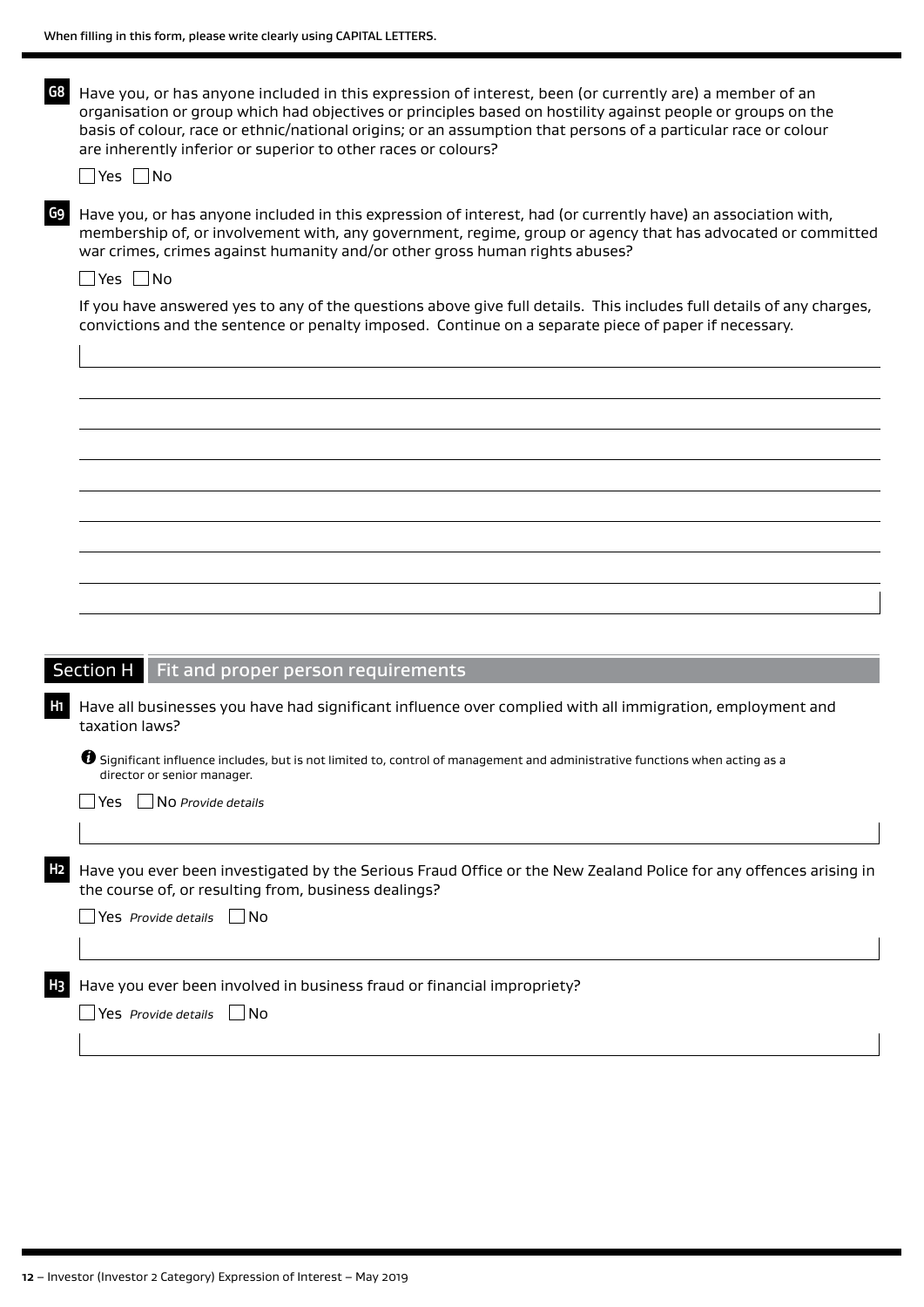|                | Section I<br><b>Health</b>                                                                                                                                                                                                                                                                                                                                                                                   |
|----------------|--------------------------------------------------------------------------------------------------------------------------------------------------------------------------------------------------------------------------------------------------------------------------------------------------------------------------------------------------------------------------------------------------------------|
| 69             | For more information, see 'Completing Section I: Health' in the Investor (Investor 2 Category) Guide.                                                                                                                                                                                                                                                                                                        |
| $\mathbf{h}$   | Do you, or anyone included in your Expression of Interest require or are likely to require, dialysis treatment<br>in the immediate future?                                                                                                                                                                                                                                                                   |
|                | Yes    No                                                                                                                                                                                                                                                                                                                                                                                                    |
| $\vert$ 2      | Do you, or anyone included in your Expression of Interest have tuberculosis (TB)?<br>    Yes     No                                                                                                                                                                                                                                                                                                          |
| $\overline{3}$ | Do you, or anyone included in your Expression of Interest have severe haemophilia? $\Box$ Yes $\Box$ No                                                                                                                                                                                                                                                                                                      |
| $\vert$ 4      | Do you or anyone included in your Expression of Interest have a physical incapacity that requires full-time care?<br>$\Box$ Yes $\Box$ No                                                                                                                                                                                                                                                                    |
|                | If you answered Yes to any of questions $\lceil n \rceil$ to $\lceil \frac{u}{4} \rceil$ , you must provide an explanation below of your, or your<br>family member's, medical condition(s). If, having considered your explanation, we assess that your or your<br>family member's medical condition is one for which a medical waiver cannot be granted, your Expression<br>of Interest cannot be accepted. |
|                |                                                                                                                                                                                                                                                                                                                                                                                                              |
|                |                                                                                                                                                                                                                                                                                                                                                                                                              |
|                |                                                                                                                                                                                                                                                                                                                                                                                                              |
|                |                                                                                                                                                                                                                                                                                                                                                                                                              |
|                |                                                                                                                                                                                                                                                                                                                                                                                                              |
|                |                                                                                                                                                                                                                                                                                                                                                                                                              |

# Section J English language

**English language requirements apply to every person 16 years and over in the Investor (Investor 2 Category). Principal applicants must claim a minimum of 1 point for English language ability.**

For more information, see 'Completing Section J: English language requirements' in the *Investor (Investor 2 Category) Guide.*

English language test results qualify for points as follows:

| <b>Test</b>                                                                                                                                                           | <b>Required Score</b>                                                                                                                                                                                          | <b>Points</b> |
|-----------------------------------------------------------------------------------------------------------------------------------------------------------------------|----------------------------------------------------------------------------------------------------------------------------------------------------------------------------------------------------------------|---------------|
| International English Language Testing System<br>(IELTS) - General or Academic Module                                                                                 | Overall score of 3.0 or more                                                                                                                                                                                   |               |
| IELTS - General or Academic Module<br><b>TOEFL IBT</b><br>PTE Academic<br>Cambridge English B2 First (FCE) or<br>B2 First for Schools (FCE for Schools)<br><b>OET</b> | Overall score of 4.0 or more<br>Overall score of 31 to 34<br>Overall score of 29 to 35<br>Overall score of 142 to 153<br>Grade D in all four skills (Listening, Reading, Writing and Speaking)*                | 4             |
| IELTS - General or Academic Module<br><b>TOEFL IBT</b><br>PTE Academic<br>Cambridge English B2 First (FCE) or<br>B2 First for Schools (FCE for Schools)<br><b>OET</b> | Overall score of 5.0 or more<br>Overall score of 35 or more<br>Overall score of 36 or more<br>Overall score of 154 or more<br>Grade C or higher in all four skills (Listening, Reading, Writing and Speaking)* | 10            |
| IELTS - General or Academic Module<br><b>TOEFL IBT</b><br>PTE Academic<br>Cambridge English B2 First (FCE) or<br>B2 First for Schools (FCE for Schools)<br><b>OET</b> | Overall score of 6.0 or more<br>Overall score of 60 or more<br>Overall score of 50 or more<br>Overall score of 169 or more<br>Grade C or higher in all four skills (Listening, Reading, Writing and Speaking)* | 13            |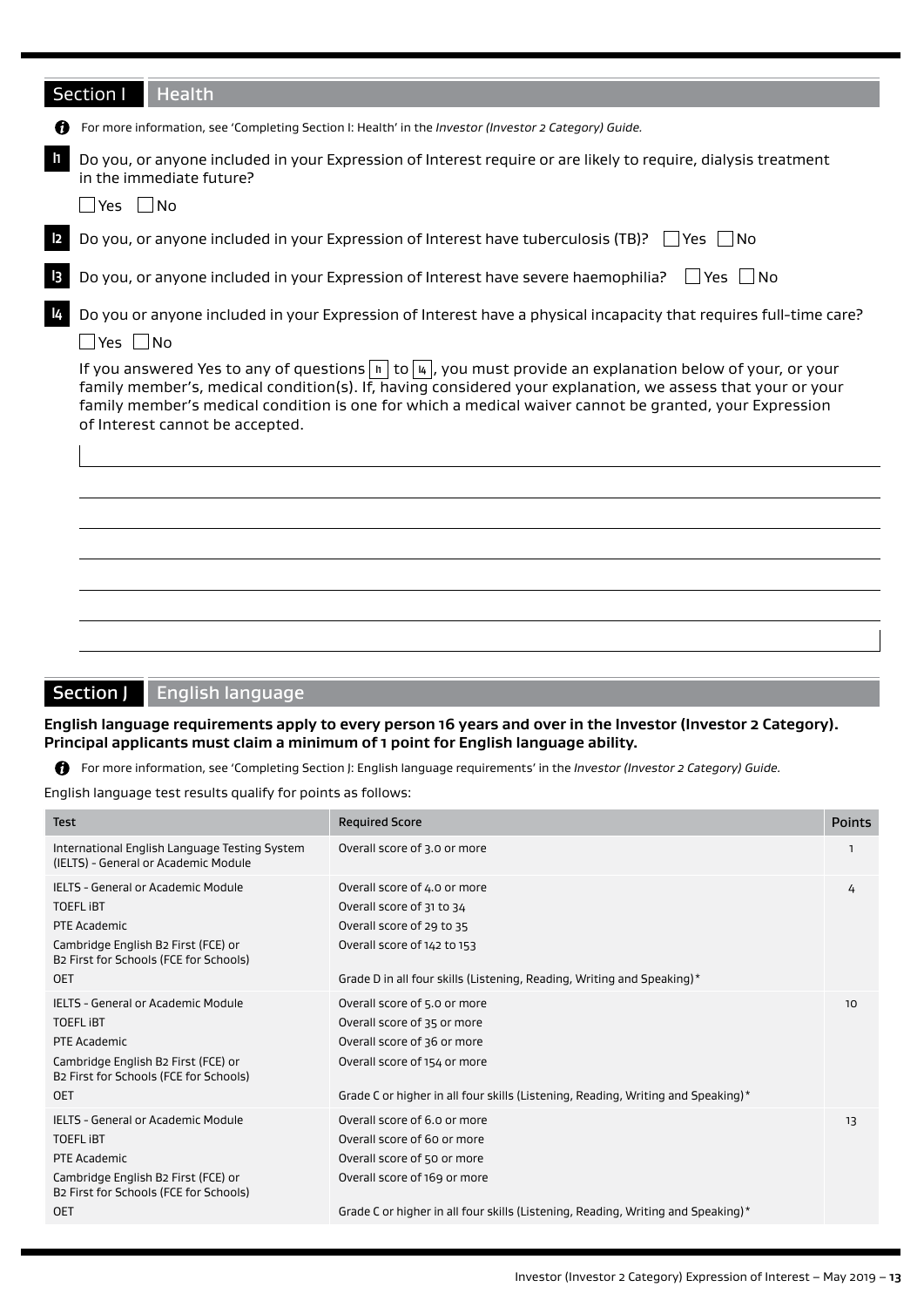| Test                                                                                                                                                                         | <b>Required Score</b>                                                                                                                                                                                                                                                                                                                      | <b>Points</b> |
|------------------------------------------------------------------------------------------------------------------------------------------------------------------------------|--------------------------------------------------------------------------------------------------------------------------------------------------------------------------------------------------------------------------------------------------------------------------------------------------------------------------------------------|---------------|
| IELTS - General or Academic Module<br><b>TOEFL IBT</b><br><b>PTE Academic</b><br>Cambridge English B2 First (FCE) or<br>B2 First for Schools (FCE for Schools)<br><b>OET</b> | Overall score of 7.0 or more<br>Overall score of 94 or more<br>Overall score of 65 or more<br>Overall score of 185 or more<br>Grade B or higher in all four skills (Listening, Reading, Writing and Speaking)*                                                                                                                             | 17            |
| IELTS - General or Academic Module<br><b>TOEFL IBT</b><br>PTE Academic<br>Cambridge English B2 First (FCE) or<br>B2 First for Schools (FCE for Schools)<br><b>OET</b>        | Overall score of 8.0 or more<br>Overall score of 110 or more<br>Overall score of 79 or more<br>Overall score of 200 or more<br>Grade A or higher in all four skills (Listening, Reading, Writing and Speaking)*                                                                                                                            | 20            |
|                                                                                                                                                                              | * A score in all four skills is required for the OET as there is no overall grade in this test.                                                                                                                                                                                                                                            |               |
| $\mathbf{h}$                                                                                                                                                                 | Tick one of the options below to show how you meet the English language requirements. If you have completed an English<br>language test, please refer to the table above to see how test results qualify for points.                                                                                                                       |               |
| I have an English language test result that qualifies for:                                                                                                                   |                                                                                                                                                                                                                                                                                                                                            |               |
| $\Box$ 1 point                                                                                                                                                               |                                                                                                                                                                                                                                                                                                                                            |               |
| $\Box$ 4 points                                                                                                                                                              |                                                                                                                                                                                                                                                                                                                                            |               |
| $\Box$ 10 points                                                                                                                                                             |                                                                                                                                                                                                                                                                                                                                            |               |
| $\Box$ 13 points                                                                                                                                                             |                                                                                                                                                                                                                                                                                                                                            |               |
| $\Box$ 17 points                                                                                                                                                             |                                                                                                                                                                                                                                                                                                                                            |               |
| 20 points                                                                                                                                                                    |                                                                                                                                                                                                                                                                                                                                            |               |
|                                                                                                                                                                              | I qualify for 20 points because I have an English-speaking background. Provide details below.                                                                                                                                                                                                                                              |               |
| (INZ 1060). Provide details below.                                                                                                                                           | I qualify for 20 points because I am a competent user of English as defined in the guide English Language Information                                                                                                                                                                                                                      |               |
| registration number)).                                                                                                                                                       | If you have completed an English language test, please tick one of the options below to confirm which test<br>you have taken, and provide the relevant test details that will allow us to verify your test results (e.g. test<br>report form number, candidate/test taker ID, any other unique number assigned to you (e.g. secret number, |               |
| Test taken                                                                                                                                                                   |                                                                                                                                                                                                                                                                                                                                            |               |
| $\Box$ IELTS - General or Academic Module                                                                                                                                    |                                                                                                                                                                                                                                                                                                                                            |               |
| $\sf J$ TOEFL iBT                                                                                                                                                            |                                                                                                                                                                                                                                                                                                                                            |               |
| PTE Academic                                                                                                                                                                 |                                                                                                                                                                                                                                                                                                                                            |               |
| Cambridge English B2 First (FCE) or B2 First for Schools (FCE for Schools)                                                                                                   |                                                                                                                                                                                                                                                                                                                                            |               |
| $\lrcorner$ oet                                                                                                                                                              |                                                                                                                                                                                                                                                                                                                                            |               |
|                                                                                                                                                                              |                                                                                                                                                                                                                                                                                                                                            |               |
| Test reference number/s                                                                                                                                                      |                                                                                                                                                                                                                                                                                                                                            |               |
| Date test sat  <br>$D + D + M + M + Y + Y + Y + Y$                                                                                                                           |                                                                                                                                                                                                                                                                                                                                            |               |
|                                                                                                                                                                              |                                                                                                                                                                                                                                                                                                                                            |               |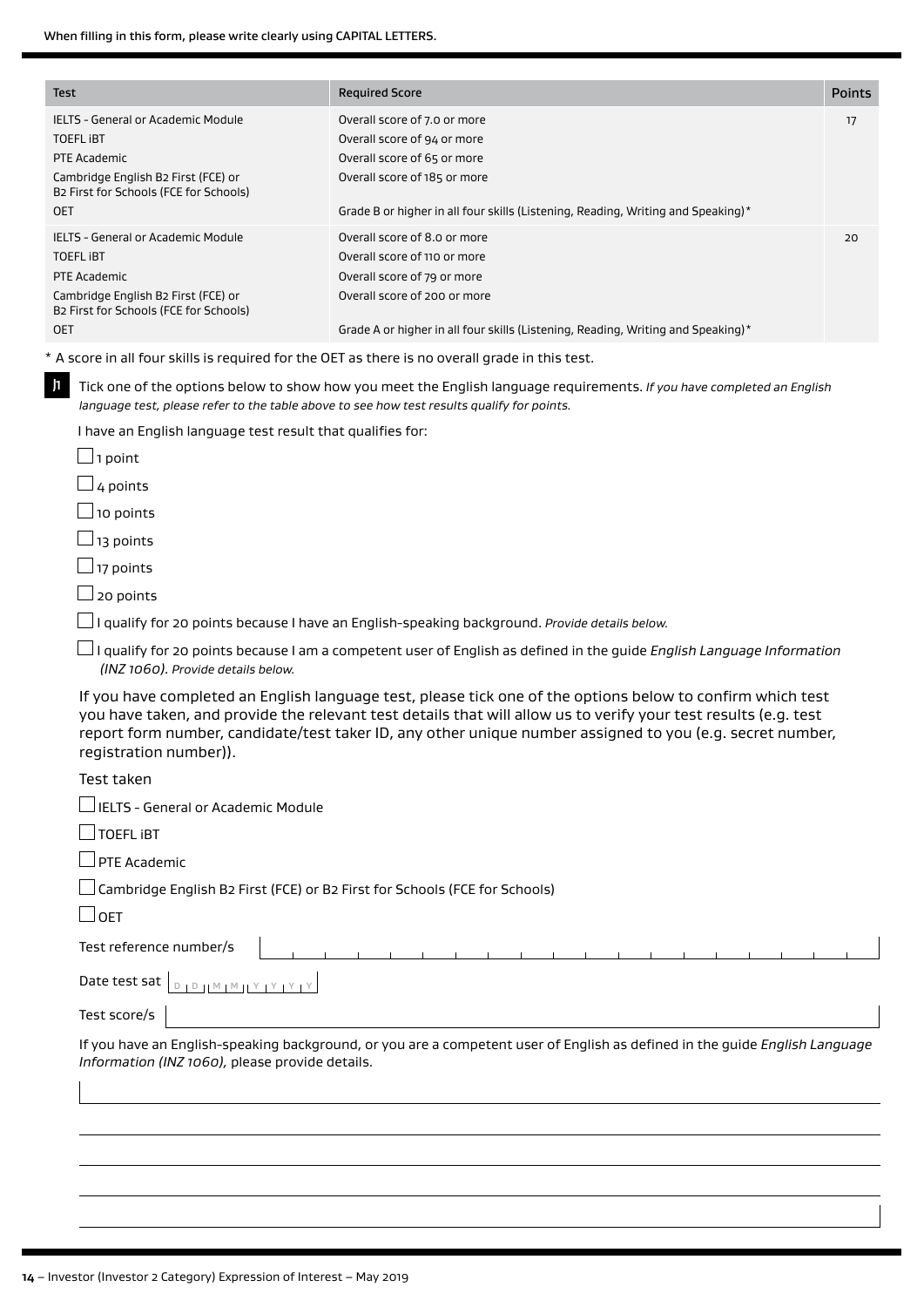**J2** Provide details of how your partner and your children aged 16 years and over meet or intend to meet the minimum standard of English.

| Name | If they meet the minimum standard,<br>explain how | If they do not meet minimum standard,<br>will they pre-purchase ESOL tuition? |
|------|---------------------------------------------------|-------------------------------------------------------------------------------|
|      |                                                   | $\vert$ No<br>Yes                                                             |
|      |                                                   | $\Box$ No<br>Yes<br>$\mathcal{L}$                                             |
|      |                                                   | $\Box$ No<br>Yes<br>$\Box$                                                    |
|      |                                                   | $\Box$ No<br>Yes                                                              |
|      |                                                   | $\vert$ No<br>Yes                                                             |
|      |                                                   | $\vert$ No<br>Yes                                                             |
|      |                                                   | No<br>Yes                                                                     |

#### Section K Age

#### **You cannot be approved under the Investor (Investor 2 Category) if aged 66 or over when you make your residence application.**



**K1** Tick one of the options below to show how many points you are claiming.

| 60-65 | 0 points  |
|-------|-----------|
| 50-59 | 5 points  |
| 40-49 | 10 points |
| 30-39 | 15 points |
| <30   | 20 points |
|       |           |

#### Section L | Business experience

You must have at least three years' business experience.

- $\bullet$ For more information about the questions in this section, see 'Completing Section L: Business experience' in the *Investor (Investor 2 Category) Guide.*
- **L1** Tick one of the options below to show how many years of business experience you have, and how many points you are claiming.

| 3 years  | 9 points  |
|----------|-----------|
| 4 years  | 12 points |
| 5 years  | 15 points |
| 6 years  | 18 points |
| 7 years  | 21 points |
| 8 years  | 24 points |
| 9 years  | 27 points |
| 10 years | 30 points |
| 11 years | 33 points |
| 12 years | 36 points |
| 13 years | 39 points |
| 14 years | 42 points |
| 15 years | 45 points |
|          |           |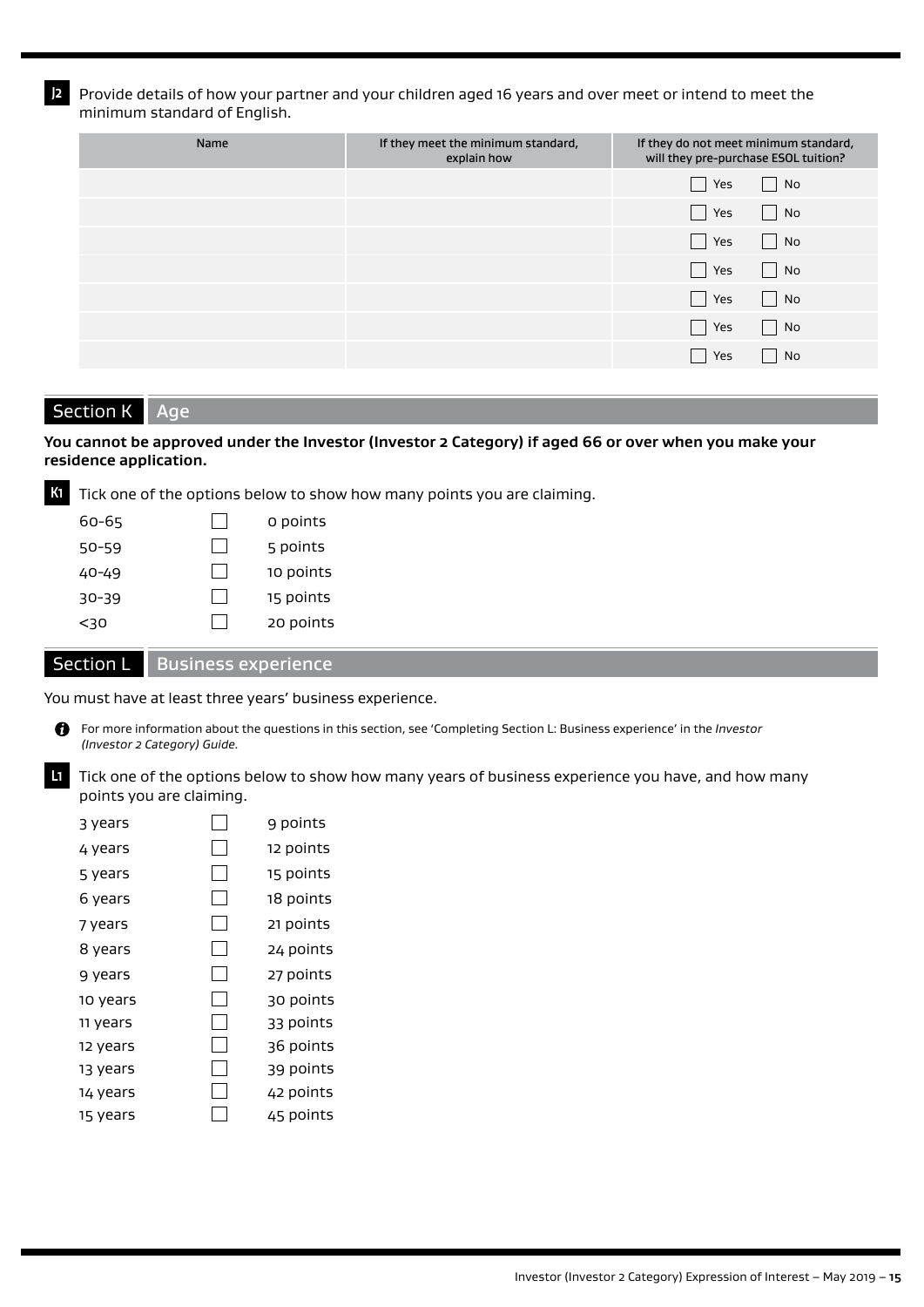**L2** You must show how you gained your business experience. Fill in one section per period of business history. Please attach additional sheets to this page if necessary.

| <b>Employer 1</b>                                                                |  |
|----------------------------------------------------------------------------------|--|
|                                                                                  |  |
| Type of business/industry                                                        |  |
| Your job title/position held                                                     |  |
|                                                                                  |  |
| Name of own business/employer                                                    |  |
| Current telephone number                                                         |  |
| Number and street name                                                           |  |
| Suburb<br>City                                                                   |  |
| County/Province/State<br>PIN/ZIP                                                 |  |
| Country                                                                          |  |
| Please indicate why this experience meets the definition of business experience. |  |
|                                                                                  |  |
|                                                                                  |  |
|                                                                                  |  |
| <b>Employer 2</b>                                                                |  |
| Type of business/industry                                                        |  |
| Your job title/position held                                                     |  |
|                                                                                  |  |
| Name of own business/employer                                                    |  |
|                                                                                  |  |
| Current telephone number                                                         |  |
| Number and street name                                                           |  |
| City<br>Suburb                                                                   |  |
| County/Province/State<br>PIN/ZIP                                                 |  |
| Country                                                                          |  |
| Please indicate why this experience meets the definition of business experience. |  |
|                                                                                  |  |
|                                                                                  |  |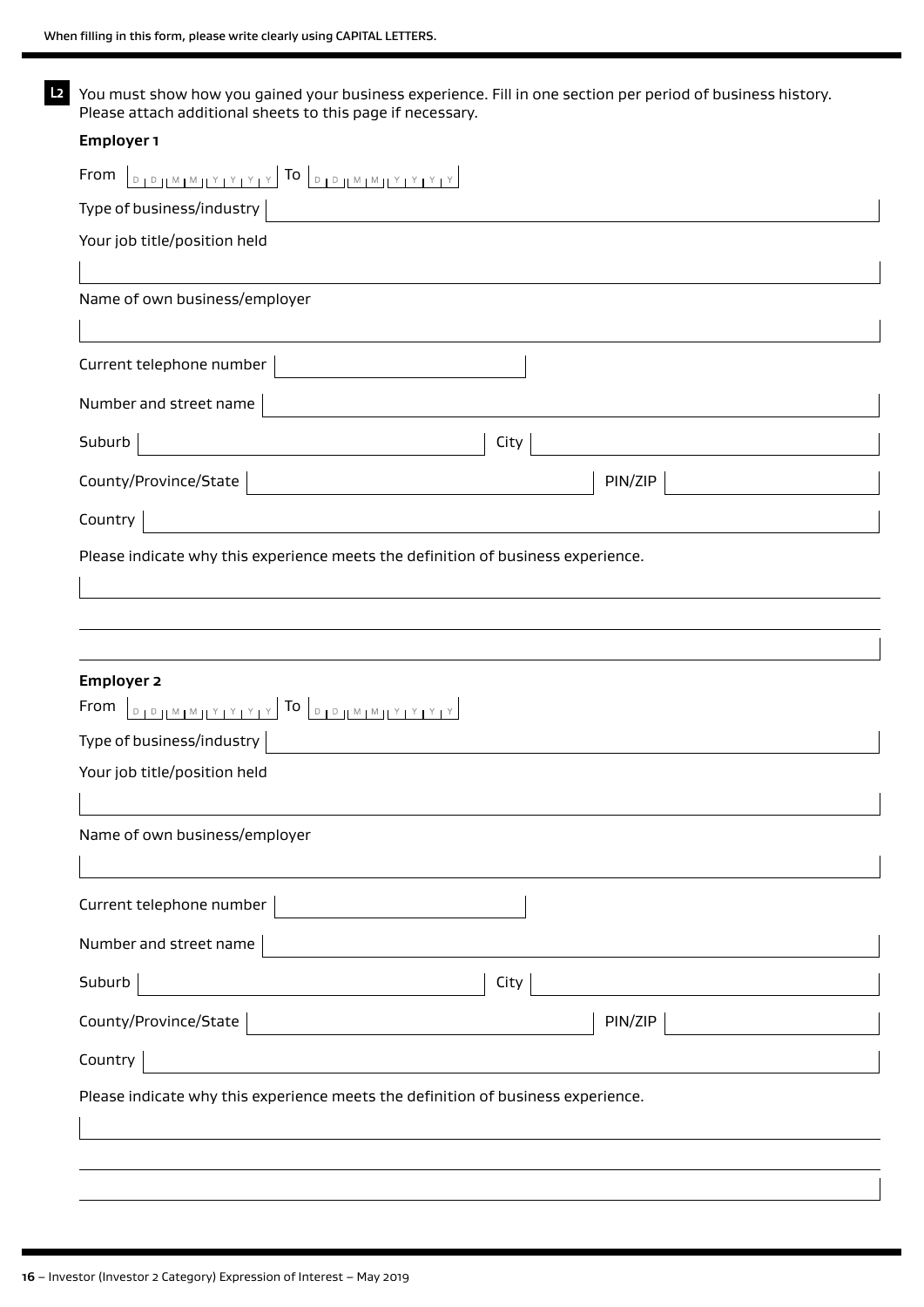| <b>Employer 3</b>                                                                |  |  |  |  |  |  |
|----------------------------------------------------------------------------------|--|--|--|--|--|--|
| From                                                                             |  |  |  |  |  |  |
| Type of business/industry                                                        |  |  |  |  |  |  |
| Your job title/position held                                                     |  |  |  |  |  |  |
|                                                                                  |  |  |  |  |  |  |
| Name of own business/employer                                                    |  |  |  |  |  |  |
|                                                                                  |  |  |  |  |  |  |
| Current telephone number                                                         |  |  |  |  |  |  |
| Number and street name                                                           |  |  |  |  |  |  |
| Suburb<br>City                                                                   |  |  |  |  |  |  |
| County/Province/State<br>PIN/ZIP                                                 |  |  |  |  |  |  |
| Country                                                                          |  |  |  |  |  |  |
| Please indicate why this experience meets the definition of business experience. |  |  |  |  |  |  |
|                                                                                  |  |  |  |  |  |  |
|                                                                                  |  |  |  |  |  |  |
|                                                                                  |  |  |  |  |  |  |
| Employer 4                                                                       |  |  |  |  |  |  |
|                                                                                  |  |  |  |  |  |  |
| Type of business/industry                                                        |  |  |  |  |  |  |
| Your job title/position held                                                     |  |  |  |  |  |  |
| Name of own business/employer                                                    |  |  |  |  |  |  |
|                                                                                  |  |  |  |  |  |  |
| Current telephone number                                                         |  |  |  |  |  |  |
| Number and street name                                                           |  |  |  |  |  |  |
|                                                                                  |  |  |  |  |  |  |
| City<br>Suburb                                                                   |  |  |  |  |  |  |
| County/Province/State<br>PIN/ZIP                                                 |  |  |  |  |  |  |
| Country                                                                          |  |  |  |  |  |  |
| Please indicate why this experience meets the definition of business experience. |  |  |  |  |  |  |
|                                                                                  |  |  |  |  |  |  |
|                                                                                  |  |  |  |  |  |  |
|                                                                                  |  |  |  |  |  |  |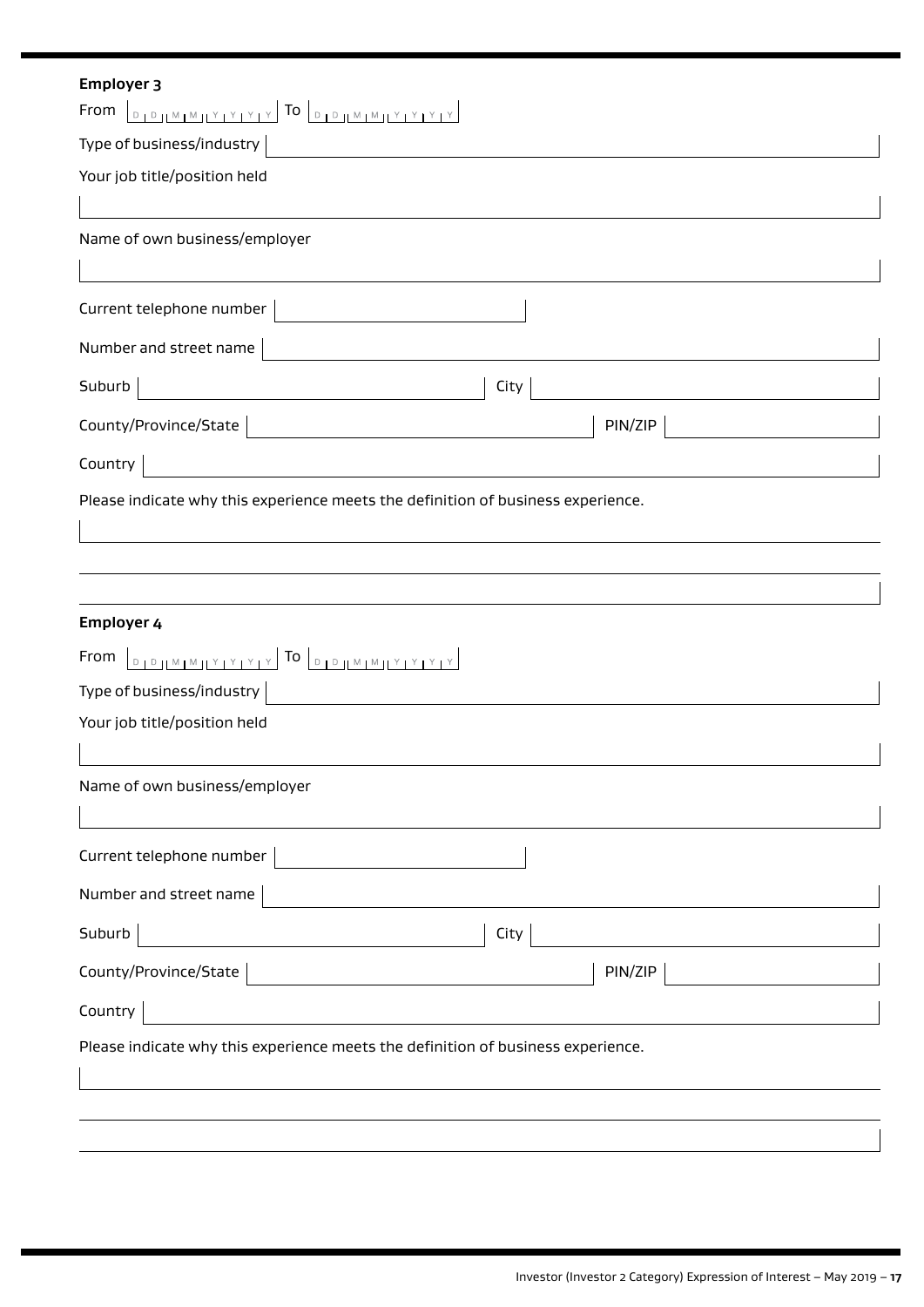| Section M   Investment funds<br>You must have investment funds of at least NZ\$3.0 million.<br>For more information about the questions in this section, see 'Completing Section M: Investment funds' in the Investor<br>(Investor 2 Category) Guide.<br><b>M1</b><br>Write the total amount of funds that you intend to invest in New Zealand below and using the table in the<br>'Completing Section M: Investment funds' in the Investor (Investor 2 Category) Guide, write the number of<br>points you are claiming.<br>Investment funds amount (NZ\$) $\vert$<br>Points claimed<br>What kind of investment do you propose undertaking?<br>Who owns the funds you have nominated in $\boxed{m}$ ?<br>$\Box$ You $\Box$ You and your partner and/or your dependent children<br>M4 Please show the type and location of the funds and/or assets that will be used for the purposes of the<br>investment funds nominated in Mil. | Funds/Assets type (eg bank deposits)<br>Location (eg XXXX Bank)<br>Net value | Please list below the documents you intend to provide to support the claims you have made in this section. |
|-----------------------------------------------------------------------------------------------------------------------------------------------------------------------------------------------------------------------------------------------------------------------------------------------------------------------------------------------------------------------------------------------------------------------------------------------------------------------------------------------------------------------------------------------------------------------------------------------------------------------------------------------------------------------------------------------------------------------------------------------------------------------------------------------------------------------------------------------------------------------------------------------------------------------------------|------------------------------------------------------------------------------|------------------------------------------------------------------------------------------------------------|
|                                                                                                                                                                                                                                                                                                                                                                                                                                                                                                                                                                                                                                                                                                                                                                                                                                                                                                                                   |                                                                              |                                                                                                            |
|                                                                                                                                                                                                                                                                                                                                                                                                                                                                                                                                                                                                                                                                                                                                                                                                                                                                                                                                   |                                                                              |                                                                                                            |
|                                                                                                                                                                                                                                                                                                                                                                                                                                                                                                                                                                                                                                                                                                                                                                                                                                                                                                                                   |                                                                              |                                                                                                            |
|                                                                                                                                                                                                                                                                                                                                                                                                                                                                                                                                                                                                                                                                                                                                                                                                                                                                                                                                   |                                                                              |                                                                                                            |
|                                                                                                                                                                                                                                                                                                                                                                                                                                                                                                                                                                                                                                                                                                                                                                                                                                                                                                                                   |                                                                              |                                                                                                            |
|                                                                                                                                                                                                                                                                                                                                                                                                                                                                                                                                                                                                                                                                                                                                                                                                                                                                                                                                   |                                                                              |                                                                                                            |
|                                                                                                                                                                                                                                                                                                                                                                                                                                                                                                                                                                                                                                                                                                                                                                                                                                                                                                                                   |                                                                              |                                                                                                            |
|                                                                                                                                                                                                                                                                                                                                                                                                                                                                                                                                                                                                                                                                                                                                                                                                                                                                                                                                   |                                                                              |                                                                                                            |
|                                                                                                                                                                                                                                                                                                                                                                                                                                                                                                                                                                                                                                                                                                                                                                                                                                                                                                                                   |                                                                              |                                                                                                            |
|                                                                                                                                                                                                                                                                                                                                                                                                                                                                                                                                                                                                                                                                                                                                                                                                                                                                                                                                   |                                                                              |                                                                                                            |
|                                                                                                                                                                                                                                                                                                                                                                                                                                                                                                                                                                                                                                                                                                                                                                                                                                                                                                                                   |                                                                              |                                                                                                            |
|                                                                                                                                                                                                                                                                                                                                                                                                                                                                                                                                                                                                                                                                                                                                                                                                                                                                                                                                   |                                                                              |                                                                                                            |
|                                                                                                                                                                                                                                                                                                                                                                                                                                                                                                                                                                                                                                                                                                                                                                                                                                                                                                                                   |                                                                              |                                                                                                            |
|                                                                                                                                                                                                                                                                                                                                                                                                                                                                                                                                                                                                                                                                                                                                                                                                                                                                                                                                   |                                                                              | Value (NZ\$)                                                                                               |
|                                                                                                                                                                                                                                                                                                                                                                                                                                                                                                                                                                                                                                                                                                                                                                                                                                                                                                                                   |                                                                              |                                                                                                            |
|                                                                                                                                                                                                                                                                                                                                                                                                                                                                                                                                                                                                                                                                                                                                                                                                                                                                                                                                   |                                                                              |                                                                                                            |
|                                                                                                                                                                                                                                                                                                                                                                                                                                                                                                                                                                                                                                                                                                                                                                                                                                                                                                                                   |                                                                              |                                                                                                            |
|                                                                                                                                                                                                                                                                                                                                                                                                                                                                                                                                                                                                                                                                                                                                                                                                                                                                                                                                   |                                                                              |                                                                                                            |
|                                                                                                                                                                                                                                                                                                                                                                                                                                                                                                                                                                                                                                                                                                                                                                                                                                                                                                                                   |                                                                              |                                                                                                            |
|                                                                                                                                                                                                                                                                                                                                                                                                                                                                                                                                                                                                                                                                                                                                                                                                                                                                                                                                   |                                                                              |                                                                                                            |
|                                                                                                                                                                                                                                                                                                                                                                                                                                                                                                                                                                                                                                                                                                                                                                                                                                                                                                                                   |                                                                              |                                                                                                            |
|                                                                                                                                                                                                                                                                                                                                                                                                                                                                                                                                                                                                                                                                                                                                                                                                                                                                                                                                   |                                                                              |                                                                                                            |
|                                                                                                                                                                                                                                                                                                                                                                                                                                                                                                                                                                                                                                                                                                                                                                                                                                                                                                                                   |                                                                              |                                                                                                            |
|                                                                                                                                                                                                                                                                                                                                                                                                                                                                                                                                                                                                                                                                                                                                                                                                                                                                                                                                   |                                                                              |                                                                                                            |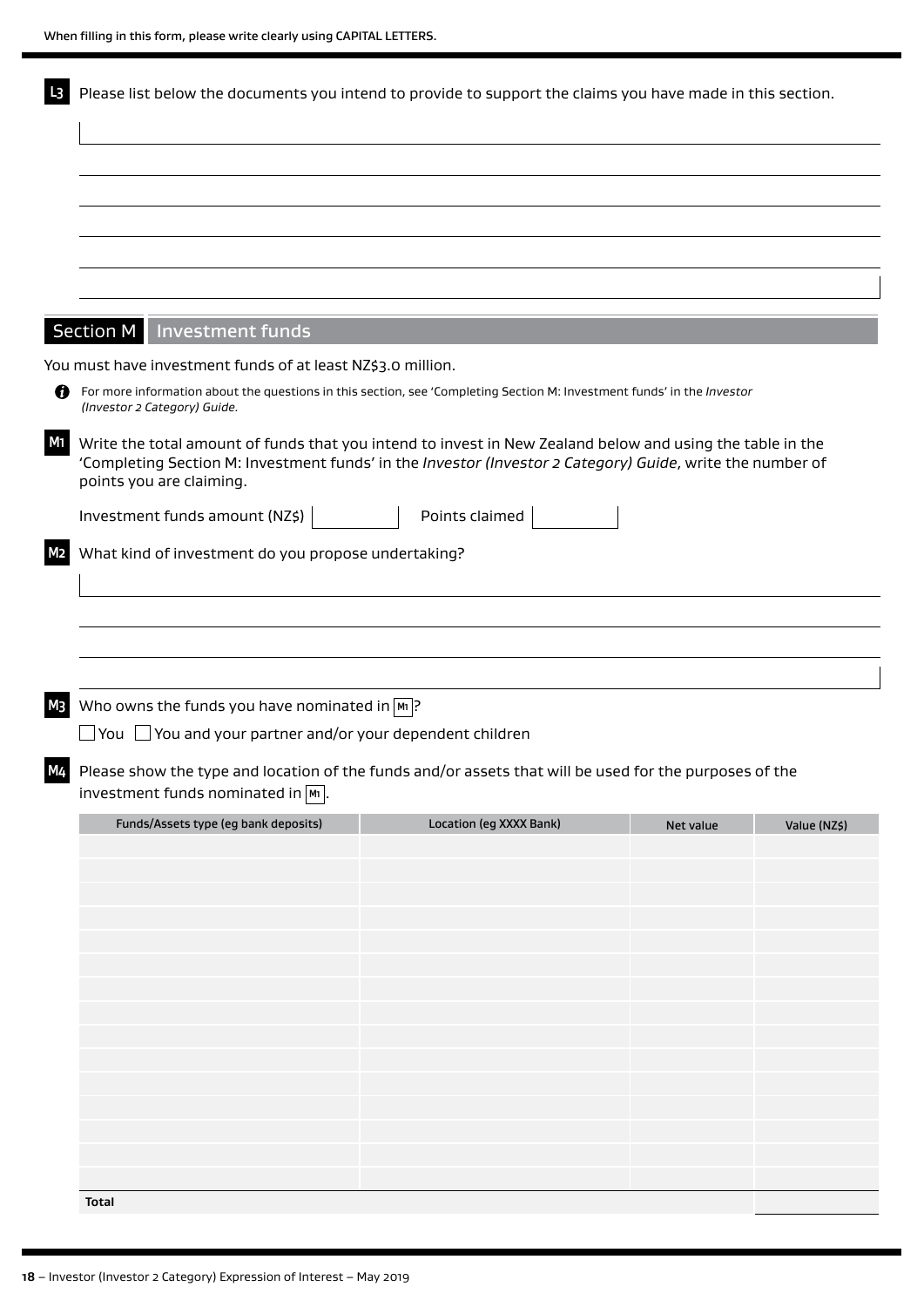|                    |                                                           |                                                                           | Please list your earnings for at least the last five years and the sources of this income. Continue on a separate |
|--------------------|-----------------------------------------------------------|---------------------------------------------------------------------------|-------------------------------------------------------------------------------------------------------------------|
| Year               | sheet of paper if necessary.<br>Income earned (after tax) | \$NZ equivalent                                                           | Source of income                                                                                                  |
|                    |                                                           |                                                                           |                                                                                                                   |
|                    |                                                           |                                                                           |                                                                                                                   |
|                    |                                                           |                                                                           |                                                                                                                   |
|                    |                                                           |                                                                           |                                                                                                                   |
|                    |                                                           |                                                                           |                                                                                                                   |
|                    |                                                           | Were any of the funds and/or assets you nominated at $M_4$ gifted to you? |                                                                                                                   |
| $\Box$ Yes         |                                                           |                                                                           |                                                                                                                   |
| $\Box$ No Go to M8 |                                                           | If yes, please explain how your donor earned or acquired these funds.     |                                                                                                                   |
|                    |                                                           |                                                                           |                                                                                                                   |
|                    |                                                           |                                                                           |                                                                                                                   |
|                    |                                                           |                                                                           |                                                                                                                   |
|                    |                                                           |                                                                           | Please list below the documents you intend to provide to support the claims you have made in this section.        |
|                    |                                                           |                                                                           |                                                                                                                   |
|                    |                                                           |                                                                           |                                                                                                                   |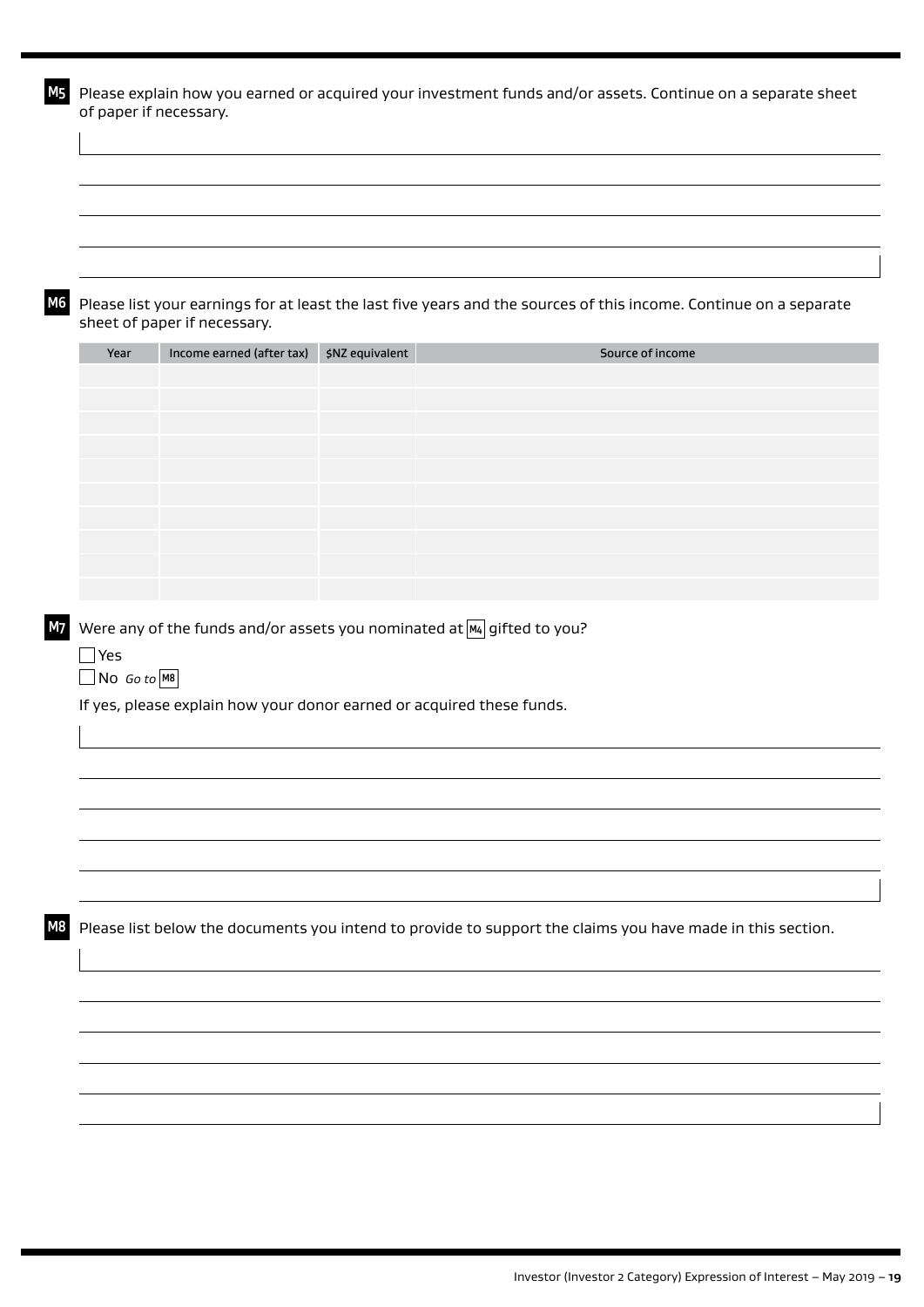

#### Section P Philanthropic Investment

No information is required. If you are invited to apply, any details of Philanthropic Investment is to be provided in your Application for Residence.

#### Section Q  $\parallel$  Declaration by applicant

#### **The principal applicant must sign this declaration on behalf of everyone included in this Expression of Interest.**

I understand that if I make any false statements, or provide any false or misleading information, or have changed or altered this form in any material way after it has been signed, my Expression of Interest may not be accepted, any resident visa application may be declined and I may lose any right of appeal. Any resident visa may later be revoked. I may also be committing an offence and I may be prosecuted.

I have provided true and correct answers to the questions in this form.

I have listed all my family members, including any adopted by law or by custom and my grandparents or legal guardians (if any) if both my parents are deceased, and understand that the non-declaration of any family members may result in that family member not being recognised as part of my family in future applications.

I will inform Immigration New Zealand of any relevant fact or change of circumstances that may: (i) affect the decision on my Expression of Interest and any application for a visa, or (ii) affect the decision to grant a visa that relies on the visa for which I am expressing interest and applying.

I declare that there are no matters or warrants outstanding, or investigations of any kind, which could have any current or future effect on the assessment of my good character or the good character of any other persons included in this Expression of Interest.

I understand that if I have received immigration advice from an immigration adviser and if that immigration adviser is not licensed under the Immigration Advisers Licensing Act 2007 when they should be, Immigration New Zealand will return my Expression of Interest.

I authorise Immigration New Zealand to make any enquiries it deems necessary regarding the information provided on this form and to share this information with other Government agencies (including overseas agencies) to the extent necessary to make decisions about my immigration status. I also consent to any organisation providing relevant information to Immigration New Zealand about me.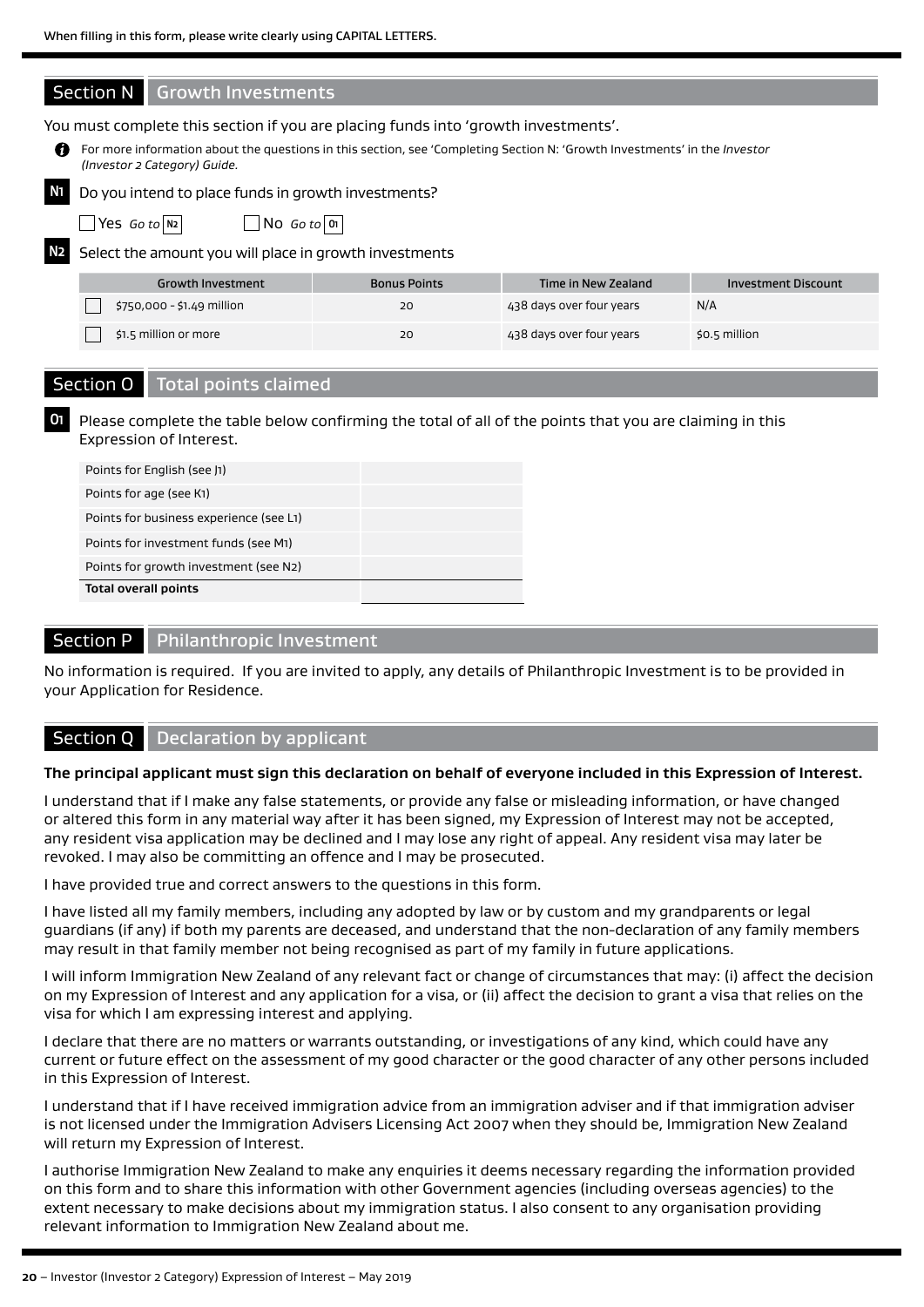I authorise Immigration New Zealand to provide information about my health and my immigration status to any health service agency. I authorise any health service agency to provide information about my health to Immigration New Zealand.

I accept that any advice given to me by Immigration New Zealand before submitting this Expression of Interest form was intended to assist me and acting on that does not mean that any later application for residence will be granted.

Should I be invited to apply for residence, and my residence application be approved, I understand that my resident visa will be subject to the conditions imposed under section 49(1) of the Immigration Act 2009 for four years. These conditions will be that I retain my investment in New Zealand for four years, meet the time in New Zealand requirements, and (if applicable) complete 20 hours of English tuition with a New Zealand registered school or tertiary education provider as defined in the Education Act 1989.

I declare that the funds I have nominated in this Expression of Interest were lawfully earned or acquired and that I will transfer them to New Zealand according to the requirements of the Migrant Investment Instructions.

Signature of principal applicant Date <sup>D</sup> <sup>D</sup> <sup>M</sup> <sup>M</sup> <sup>Y</sup> <sup>Y</sup> <sup>Y</sup> <sup>Y</sup>

#### Section R Immigration adviser's details

**This section must be completed by the applicant's immigration adviser. If the applicant has authorised all advisers within an organisation to act on their behalf at B4 , only the person named at B2 must complete this section. If the applicant does not have an immigration adviser, this section does not have to be completed.**

| R1             | Tick the one option that applies to you.                                                                                                                                                                                                                                           |  |  |  |  |  |  |  |
|----------------|------------------------------------------------------------------------------------------------------------------------------------------------------------------------------------------------------------------------------------------------------------------------------------|--|--|--|--|--|--|--|
|                | I am a licensed immigration adviser under the New Zealand Immigration Advisers Licensing Act 2007. Go to R2                                                                                                                                                                        |  |  |  |  |  |  |  |
|                | I am exempt from licensing under the New Zealand Immigration Advisers Licensing Act 2007. Go to $\left  \mathbf{R} \right $                                                                                                                                                        |  |  |  |  |  |  |  |
|                | If you are unlicensed when you should be licensed under the Immigration Advisers Licensing Act 2007, Immigration New Zealand will<br>return your client's Expression of Interest. It is an offence to provide immigration advice without holding a licence, unless you are exempt. |  |  |  |  |  |  |  |
| R <sub>2</sub> | Licensed advisers. Please provide your licence details.                                                                                                                                                                                                                            |  |  |  |  |  |  |  |
|                | Licence type                                                                                                                                                                                                                                                                       |  |  |  |  |  |  |  |
|                | $\sqcap$ full<br>provisional<br>limited. List conditions specified in the register.                                                                                                                                                                                                |  |  |  |  |  |  |  |
|                |                                                                                                                                                                                                                                                                                    |  |  |  |  |  |  |  |
|                |                                                                                                                                                                                                                                                                                    |  |  |  |  |  |  |  |
|                | Licence number $2_1 0_1$<br>Go to Section S: Declaration by person assisting the applicant.                                                                                                                                                                                        |  |  |  |  |  |  |  |
| R3             | Exempt from licensing. Tick one box below to show why you are exempt from licensing.                                                                                                                                                                                               |  |  |  |  |  |  |  |
|                | $\Box$ I provided immigration advice in an informal or family context only, and I did not provide the advice<br>systematically or for a fee.                                                                                                                                       |  |  |  |  |  |  |  |
|                | I am a New Zealand member of Parliament or member of their staff and I provided immigration advice<br>as part of my employment agreement.                                                                                                                                          |  |  |  |  |  |  |  |
|                | I am a foreign diplomat or consular staff.                                                                                                                                                                                                                                         |  |  |  |  |  |  |  |
|                | I am an employee of the New Zealand public service and I provided immigration advice within the scope<br>of my employment agreement.                                                                                                                                               |  |  |  |  |  |  |  |
|                | I am a lawyer and I hold a current practising certificate as a barrister or as a barrister and solicitor of the<br>High Court of New Zealand.                                                                                                                                      |  |  |  |  |  |  |  |
|                | I am employed by, or I am working as a volunteer for, a New Zealand community law centre where at least one<br>lawyer is on the employing body of the community law centre or is employed by or working as a volunteer for<br>the community law centre in a supervisory capacity.  |  |  |  |  |  |  |  |
|                | I am employed by, or I am working as a volunteer for, a New Zealand citizens advice bureau.                                                                                                                                                                                        |  |  |  |  |  |  |  |

*Go to Section S: Declaration by person assisting the applicant.*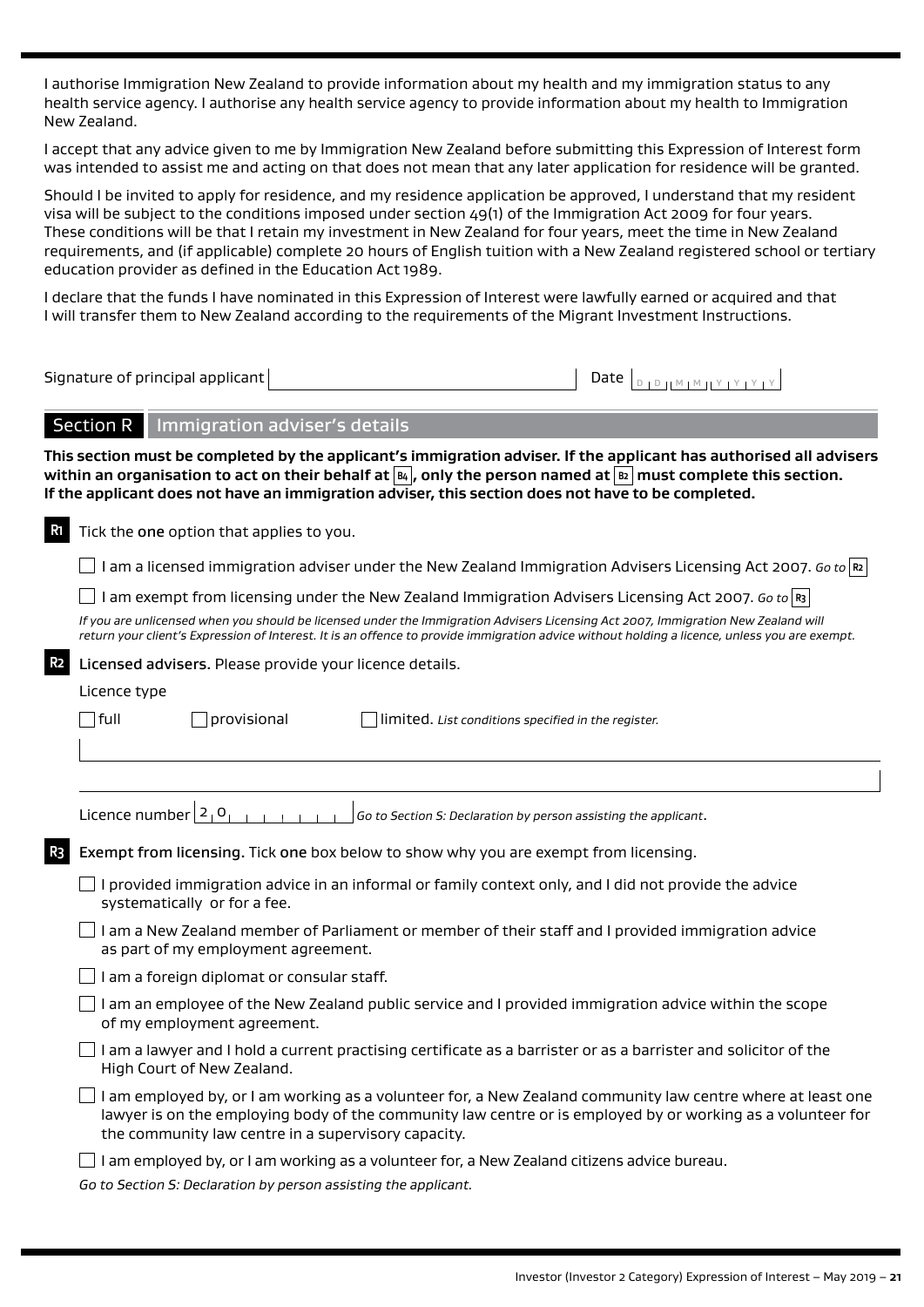#### Section S Declaration by person assisting the applicant

**This section must be completed and signed by the applicant's immigration adviser, or by any person who has assisted the applicant by providing immigration advice, explaining, translating, or filling in the form for the applicant. If the applicant does not have an immigration adviser, and no one helped the applicant to fill in this form, this section does not have to be completed.**

*If you are unlicensed when you should be licensed under the Immigration Advisers Licensing Act 2007, Immigration New Zealand will return your client's Expression of Interest. It is an offence to provide immigration advice without holding a licence.*

*For more information, go to the Immigration Advisers Authority website www.iaa.govt.nz, or email info@iaa.govt.nz or write to them at PO Box 6222, Wellesley Street, Auckland 1141, New Zealand.*

Name and address of person assisting applicant.  $\Box$  Same as name and address given at  $\Box$ , or  $\Box$  as below. Family/last name Given/first name(s)

Organisation name (if applicable) and address

| For help search: www.nzbn.govt.nz |  |  |  |  |  |  |
|-----------------------------------|--|--|--|--|--|--|

| Telephone (daytime) $ $ |       | Telephone (evening) $_1$ |  |
|-------------------------|-------|--------------------------|--|
| Fax                     | Email |                          |  |

I understand that after the applicant has signed this form it is an offence for me to change or add further information, or change or add any documents attached to the form, without making a statement identifying what information or material has been changed, added or attached and by whom. If I make these changes or additions, I must state on the form what they were, who made them and the reason they were made.

I understand that the maximum penalty for this offence is a fine of up to NZ\$100,000 and/or a term of imprisonment of up to seven years.

I certify that the applicant asked me to help them complete this form and any additional forms. I certify that the applicant agreed that the information provided was correct before signing the declaration.

 $\Box$  I have assisted the applicant as an interpreter/translator

 $\Box$  I have assisted the applicant with recording information on the form

I have assisted the applicant in another way. *Please specify*

 $\Box$  I have provided immigration advice (as defined in the Immigration Advisers Licensing Act 2007) and my details in Section R: Immigration adviser's details are correct.

Signature of person assisting Date <sup>D</sup> <sup>D</sup> <sup>M</sup> <sup>M</sup> <sup>Y</sup> <sup>Y</sup> <sup>Y</sup> <sup>Y</sup>

**22** – Investor (Investor 2 Category) Expression of Interest – May 2019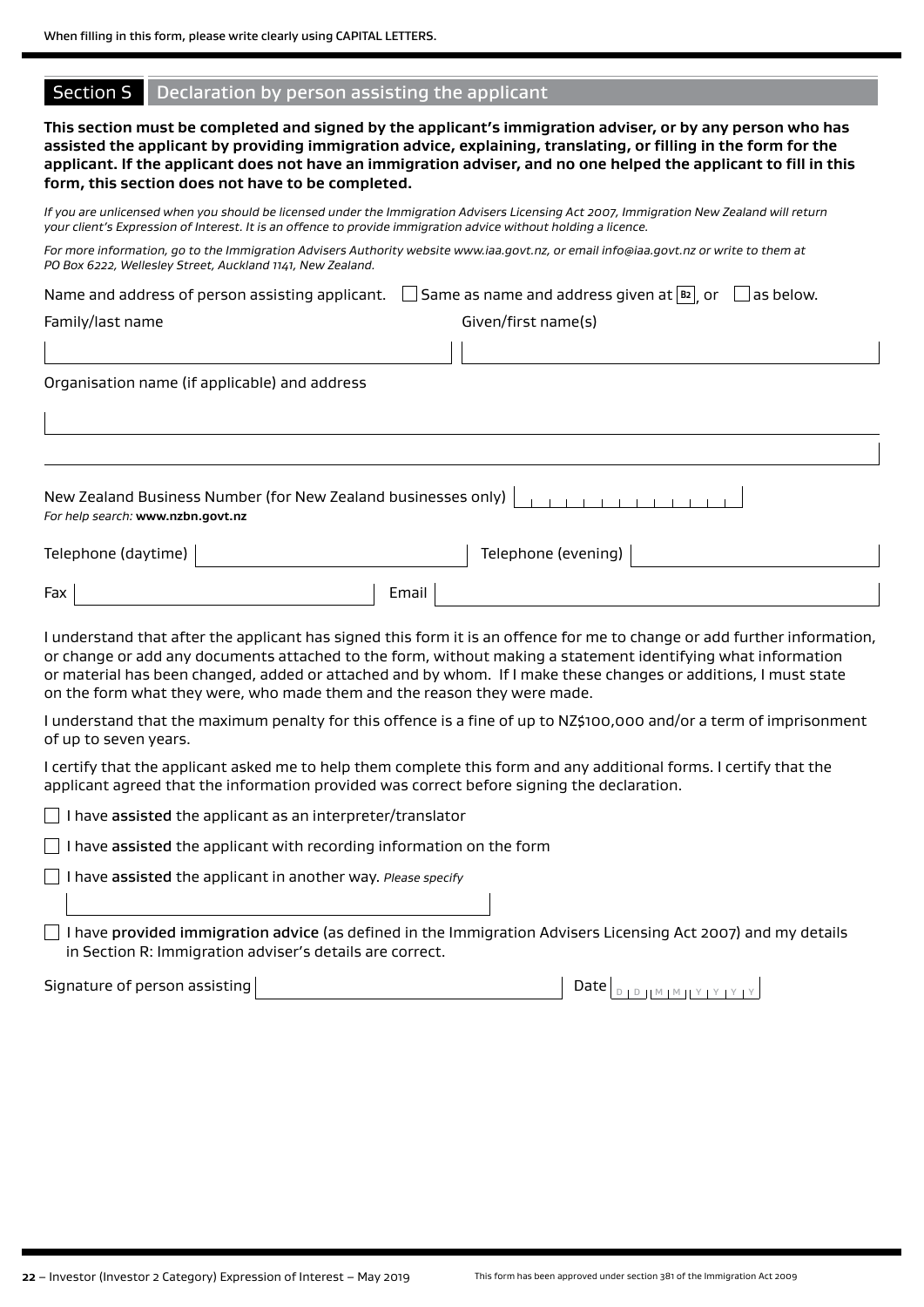## About the information you provide

#### Deciding whether you are eligible to be invited to apply for residence

Immigration New Zealand collects the information about you on this form to determine your eligibility to be invited to apply for residence in New Zealand. We may also use the information to contact you for research purposes or to advise you on immigration matters.

#### The address of Immigration New Zealand is PO Box 1473, Wellington 6140, New Zealand. **This is not where your Expression of Interest should be sent**.

Collecting the information is authorised by the Immigration Act 1987 and the Immigration Regulations made under that Act. You do not have to provide the information, but if you do not we cannot accept your Expression of Interest.

#### Deciding whether you are eligible to board a flight to New Zealand

The information we collect may also be used to determine whether you are allowed to board a flight to New Zealand. We will not share your personal information with airline check-in agents; however, we will send a boarding message to the airline check-in agent based on the information you have provided in this form.

Immigration New Zealand may also share the information you have provided with other government agencies that are entitled to it by law, or with other agencies (as you have agreed to in the declaration). In particular, the Ministry of Social Development (Work and Income) may be given information about your personal resources.

If you come to New Zealand, you will be able to ask to see the information we hold about you and have any of it corrected if you think it is necessary.

#### For more information

If you have questions about completing the form:

- see our website www.immigration.govt.nz/ contactus
- telephone our call centre on 0508 558 855 (within New Zealand).

#### OFFICE USE ONLY | EOI no.:

# Section T Paying your Expression of Interest fee

To find out how much to pay, where to send your EOI, and how long a decision may take, see **www.immigration.govt.nz/fees**.

#### Your EOI fee

Amount you are paying:

Amount

**Currency** 

*(e.g. NZD, USD, CNY)*

Application number

*(office use only)*

#### Preferred methods of payment

We recommend that you use one of the following methods of payment for better security and faster processing:

 $\Box$  Bank cheque/bank draft

Credit card (choose one)

- Mastercard
- Visa

EFTPOS. *Note that this option is available only for Expressions of Interest lodged in person at one of our New Zealand offices.*

Name of cardholder

Card number

<u> 1 | 1 | 1 | 1 | 1 | 1 | 1 | 1</u>  $1 - 1$ 

Signature of cardholder

# Date <sup>D</sup> <sup>D</sup> <sup>M</sup> <sup>M</sup> <sup>Y</sup> <sup>Y</sup> <sup>Y</sup> <sup>Y</sup>

### Other methods of payment

Personal cheque. *Note that we will hold your Expression of Interest for 10 working days to allow the cheque to be cleared.*

#### **We do not accept money orders or cash.**